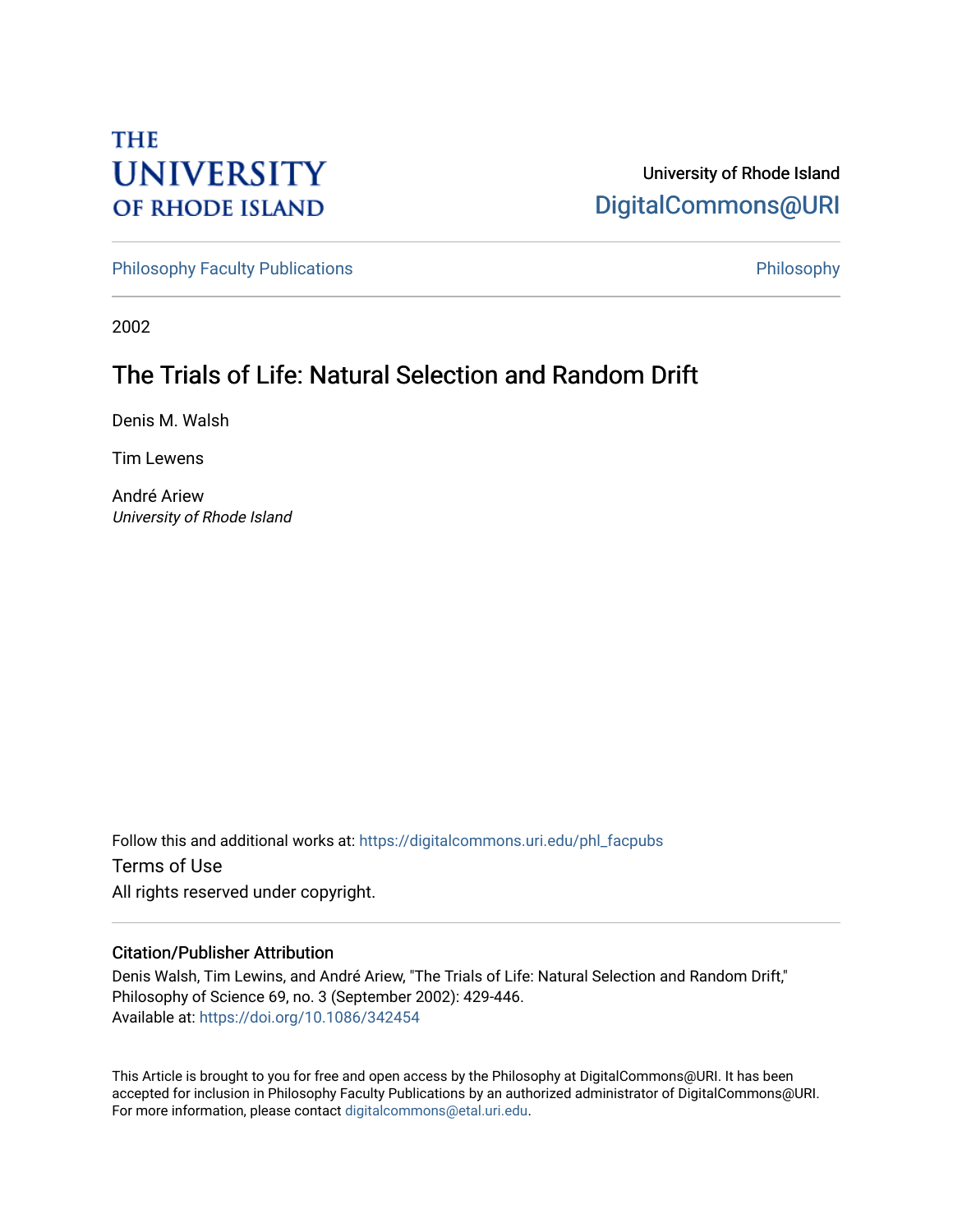## The Trials of Life: Natural Selection and Random Drift\*

## Denis M. Walsh†‡

University of Edinburgh

### Tim Lewens

University of Cambridge

### André Ariew

University of Rhode Island

We distinguish dynamical and statistical interpretations of evolutionary theory. We argue that only the statistical interpretation preserves the presumed relation between natural selection and drift. On these grounds we claim that the dynamical conception of evolutionary theory as a theory of forces is mistaken. Selection and drift are not forces. Nor do selection and drift explanations appeal to the (sub-population-level) causes of population level change. Instead they explain by appeal to the statistical structure of populations. We briefly discuss the implications of the statistical interpretation of selection for various debates within the philosophy of biology—the 'explananda of selection' debate and the 'units of selection' debate.

\*Received August 2001; revised March 2002.

†Send requests for reprints to the authors. Walsh: Department of Philosophy, University of Edinburgh, David Hume Tower, George Square, Edinburgh, Scotland EH26 9NJ; Lewens: Department of History and Philosophy of Science, University of Cambridge, Free School Lane, Cambridge, UK CB2 3RH; Ariew: Department of Philosophy, 170 Chaffee Building, University of Rhode Island, Kingston, RI USA, 02881.

‡We wish to thank the following for help and discussion. Alexander Bird, Anjan Chakravartty, Kent Holsinger, Deborah Kohn, Peter Lipton, Joel Pust, Alex Rosenberg, various members of the Philosophy Workshop, HPS, University of Cambridge, attendees at the ISHPSSB conference in Quinnipiac. We would like to acknowledge the invaluable comments offered by Elliott Sober. We would also like to thank the Seven Stars Bakery in Providence, Rhode Island for all the coffee and for not minding all the noise. We reserve especial thanks to R. C. Lewontin, for inspiration, hospitality, and support. Some of the ideas in this paper converge on those expressed in Matthen and Ariew (2002). These were developed largely independently.

Philosophy of Science, 69 (September 2002) pp. 452–473. 0031-8248/2002/6903-0000\$10.00 Copyright 2002 by the Philosophy of Science Association. All rights reserved.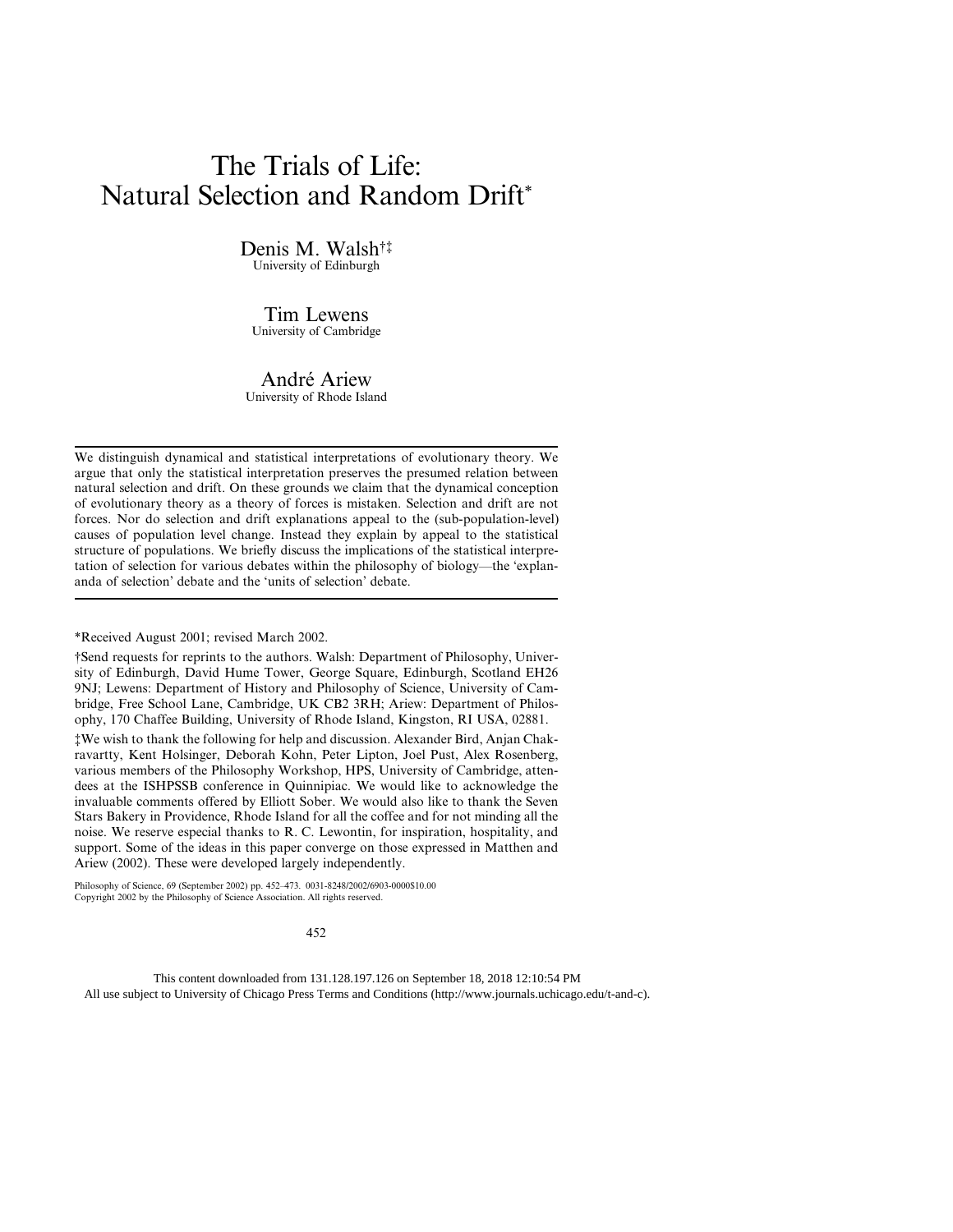**1. Introduction.** Evolutionary theory is commonly described as a theory of forces. Evolutionary forces—natural selection, random drift, mutation, recombination, and migration—are said to act on populations to bring about changes of trait frequencies. When a population changes, it is supposed that some combination of evolutionary forces may be acting concurrently. Evolutionary theory allows us to decompose the disparate, independent forces acting on a population and to distinguish their respective causal contributions. Hence one can ask how much of some observed change owes itself to each force. This *dynamical* conception of evolutionary theory is neatly summarized by Sober:

In evolutionary theory, the forces of mutation, migration, selection, and drift constitute causes that propel a population through a sequence of gene frequencies. To identify the causes of the current state . . . requires describing which evolutionary forces impinged. (1984, 141)

At the same time, biologists frequently talk about the various elements of evolutionary theory in strictly statistical terms. One of the most commonly encountered analogies for the process of evolution is that of a blindfolded selector drawing balls from an urn. The metaphor is thought to illuminate the irreducibly probabilistic nature of evolutionary processes. Other statistical metaphors abound too: selection is spoken of as "discriminate sampling" (Beatty 1984). Drift is spoken of variously as "indiscriminate sampling," or "sampling error." Natural selection, by this way of thinking, is a mere consequence of a statistical property of a population its variation in fitness (Endler 1992). We shall call this interpretation, in contrast, the *statistical* conception.

The dynamical and statistical descriptions of evolutionary theory are often used interchangeably, or admixed indiscriminately. Perhaps the thought is that these are simply alternative, yet equivalent, ways of talking about the same theory. But, it seems to us that there are important differences between these conceptions. If evolutionary theory is a theory of forces it isn't a theory about the statistical structure of populations (and vice versa). Our task in this paper is to articulate and contrast the statistical and dynamical conceptions of evolutionary theory, and to make a case for the statistical conception. We restrict our attention to natural selection and drift, in the hope that the lessons learned there will generalize. Selection and drift are not forces acting on populations; they are statistical properties of an assemblage of "trial" events: births, deaths and reproduction. The only genuine forces going on in evolution are those taking place at the level of individuals (or lower) and none of these (and no aggregate of these) can be identified with either selection or drift.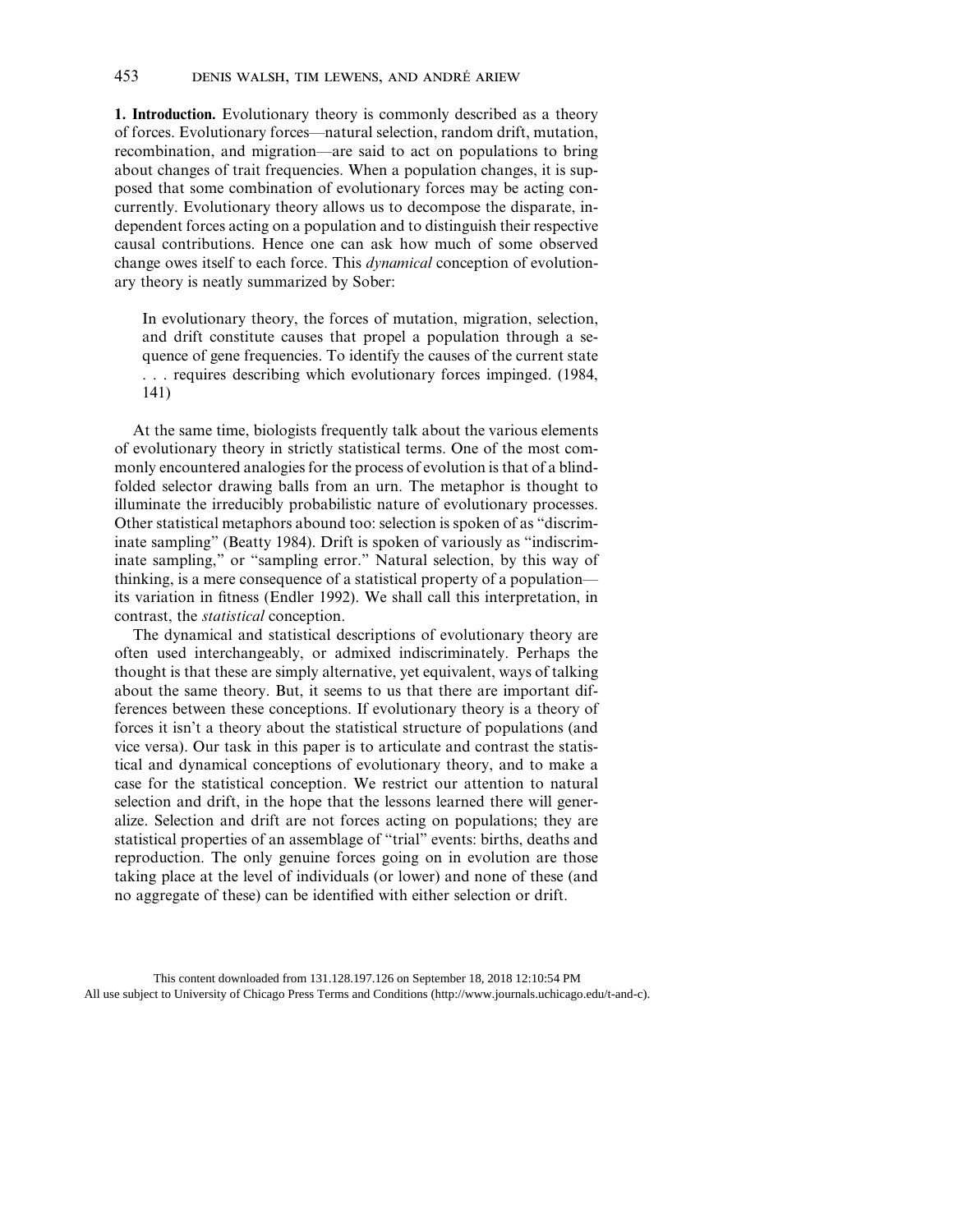**2. Feathers and Coins.** In order to fix the distinction between statistical and dynamical theories more vividly, compare two experimental set-ups. In the first a feather is dropped from a height of 1m. In the second, ten coins are drawn at random from an array of 1000 coins: 500 with heads up, 500 tails up. In the first experiment the feather falls to the ground. In the second the sequence of trials (draws) eventuates in a distribution of heads and tails. In each of the cases we might make a prediction concerning the outcome. We might predict that the feather will fall somewhere not too far from a point where the surface of the earth intersects a line drawn from the feather to the center of the earth (allowing for air currents and so forth). In the coin case, we predict a distribution of heads and tails: perhaps 5 heads and 5 tails. In each case we acknowledge a certain likelihood of the outcome diverging from that predicted. In each case, then, there is an expected outcome and also an expectation of some divergence from that outcome, or *error.* There is a significant difference, though, between the respective notions of expectation and error in each of these cases.

The expectation for the trajectory of the feather is generated by summing those forces known to be acting on the feather. The feather is affected not only by the force of gravity but also by attractive forces from other bodies, electromagnetic forces, forces imparted by random movements of the air molecules, etc. Those forces whose effects can be predicted get factored into the expected outcome. Those that can't are ignored, or at least assumed to cancel one another out. Things are quite different with the random drawing of coins. The expected outcome is *not* generated by attending to the forces acting on the coins, but by taking into account the structure of the population being sampled. Every set-up in which coins are sampled at random faces a probability distribution around each of the possible outcomes (sequence of heads and tails). The probability distribution is given by the laws of probability. In this case, the likelihood of *r* heads occurring in *N* trials is given by:

$$
P(r) = (N!/ r!(N-r)!) \pi^{r} (1-\pi)^{N-r}
$$

where  $\pi$  is the chance of a single random draw coming up heads. The distribution entails that the most likely outcome is 5 heads and 5 tails. So, whereas the expected outcome in the first experiment is generated by attending the forces acting on the feather, in the second it is generated by attending to the statistical structure of the population of coins.

The concept of "error" differs between the two set-ups as well. Error in the first experimental set-up comes from the failure to take properly into account all the forces acting on the feather. There are two important features of this *dynamical* conception of error. The first is that the net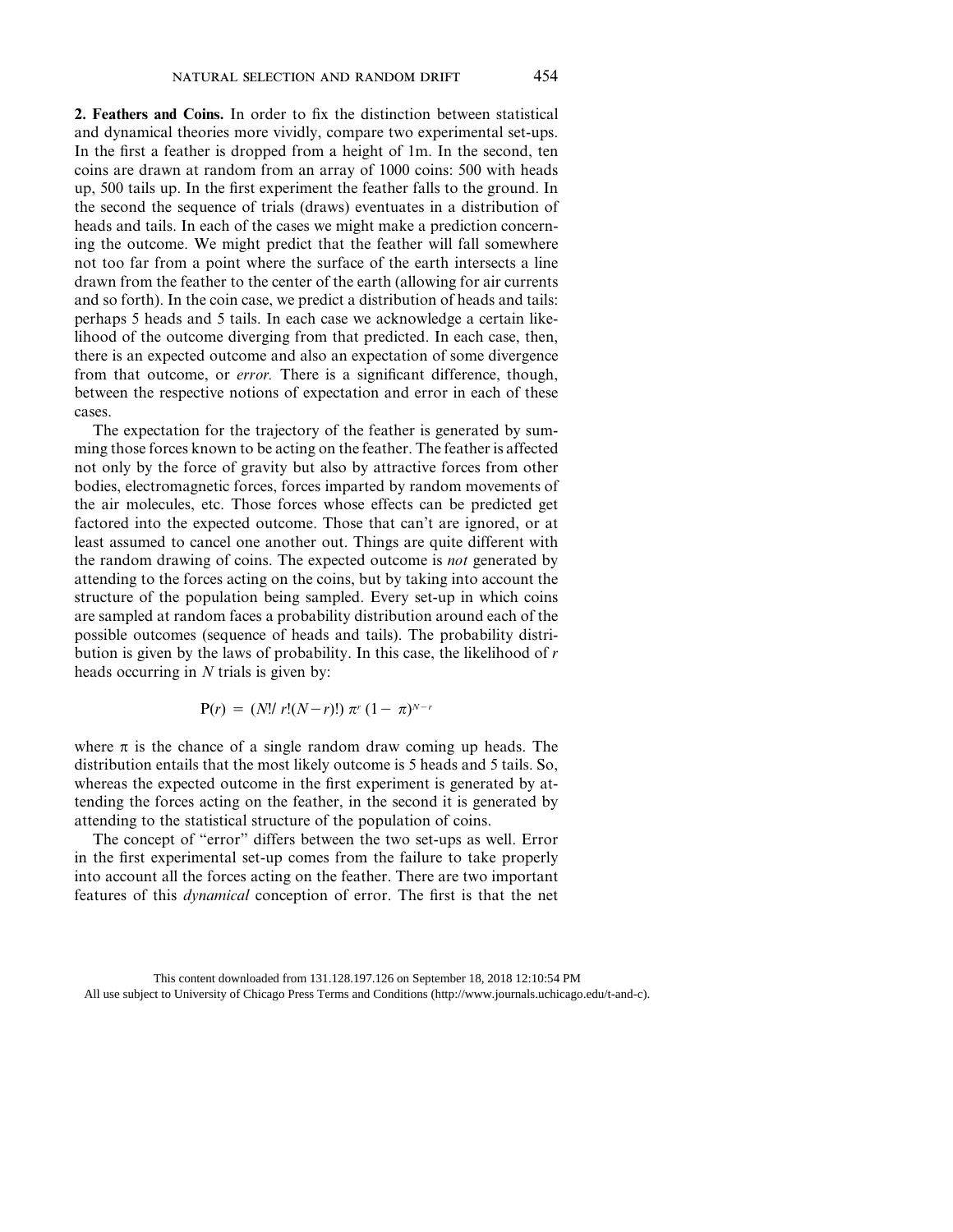forces can be decomposed into *component forces* and some of these identified as the sources of "error." The second is that to the extent that our predictions and explanations contain an error term, this is a reflection of our *ignorance* of the forces involved. Once we know about the forces causing the error, these can either be factored into the expected outcome, or eliminated from the experimental set-up.

Error in the coin case is different; it is a built-in feature of the laws of probability. The expected outcome and the error distribution around it are consequences of the fact that this experimental set-up consists of an assemblage of independent trial events. There is no force or single process that tends to direct the final distribution of trials toward 5:5 while other forces tend to deflect the outcome away from that result. In the coin drawing case, we cannot distinguish between the *causes* of the expected outcome and the *causes* of the error. This *statistical* error is ineliminable and not a reflection of our ignorance of the forces at work.

These two experimental outcomes—feathers and coins—require different sorts of explanation. The explanation of the trajectory of a falling feather requires a dynamical theory, i.e., a theory of forces. The explanation of the outcome of a series of trials requires a statistical theory, i.e., a theory that deals with the statistical structure of the population in question and the probabilistic nature of sampling. One may well be able to explain, in dynamical terms, why *each* draw of a coin finished the way it did. By extension of this procedure one could explain dynamically the outcome of the series of draws, by explaining each severally. But, the availability of such a dynamical explanation does not remove the need for a distinct, statistical explanation of the same outcome. The dynamical account does not explain why*,* given the distribution of heads and tails in the population being sampled, the expected outcome is to be expected— (why *is* 5 heads and 5 tails the best bet?). Nor does the dynamical view account for the distribution of errors (why is 6 heads and 4 tails more likely than 9 heads and one tail?) Nor does it explain the way the probability distribution in this series of ten trials is systematically related to the distribution in trials of 20, 40, or 100. (Why is 9 heads and 1 tail more likely than 99 heads and 1 tail?).

In general, statistical and dynamical theories differ significantly in their structure, their explanatory apparatus and in the explananda they are applied to. There is little reason to believe that dynamical and statistical interpretations could be equivalent descriptions of the same theory. This raises the question: "is evolution a statistical theory or a dynamical one?" Is selection a theory of forces, such as might be invoked in an explanation of the feather case, or is it a statistical theory concerning a sequence of trial events (births, deaths and reproduction)? We in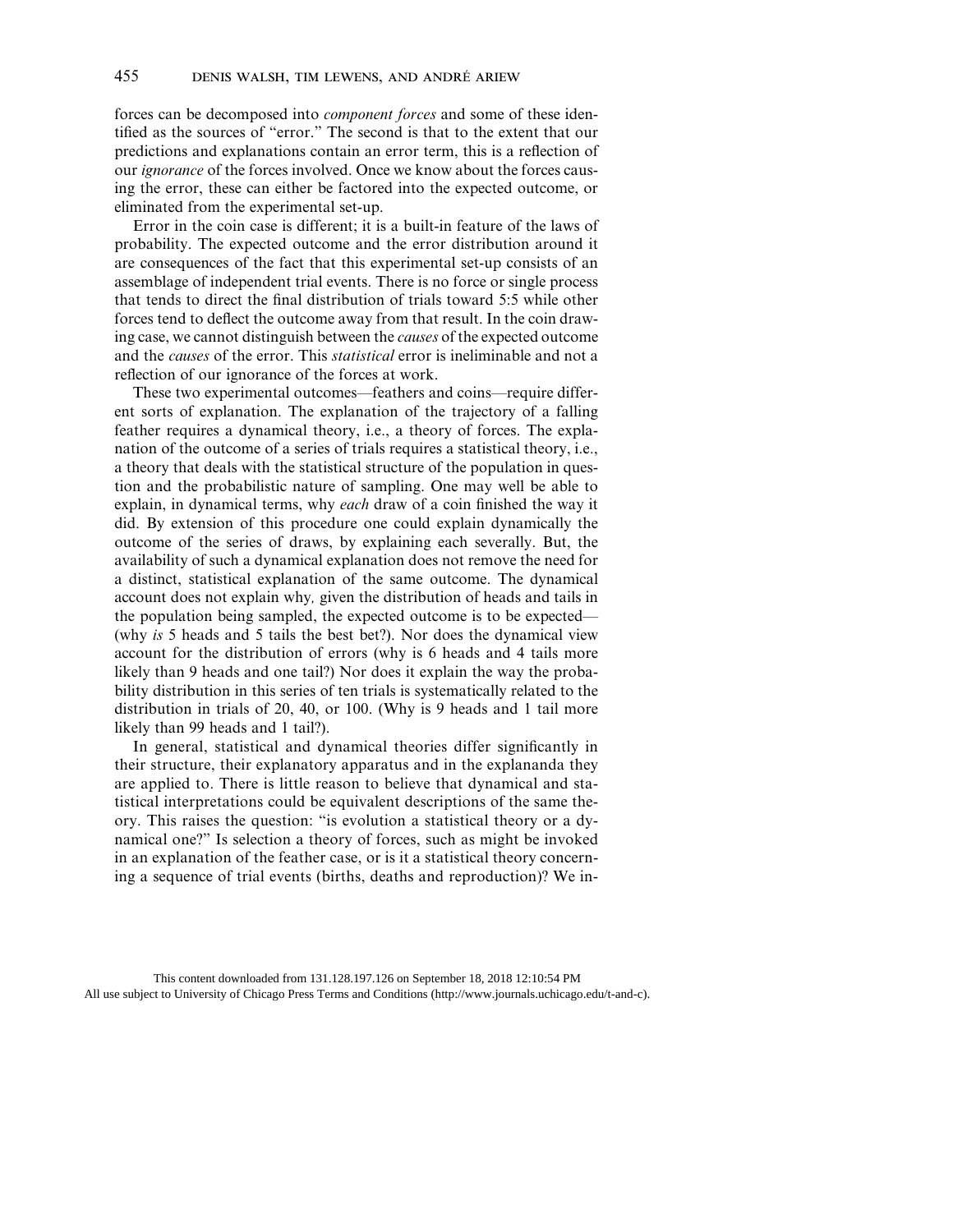tend to argue—against the prevailing orthodoxy—for the statistical interpretation.

We proceed in the following way. We first discuss the interpretation of random drift. It is easier to make the case for the statistical interpretation here. We then discuss natural selection. Despite the prevalence of dynamical talk about selection, the statistical interpretation makes more sense on its own terms. In addition, once it is conceded that drift is to be interpreted statistically, only the statistical conception of natural selection can accommodate the presumed relation between selection and drift. We end with some general considerations concerning the statistical interpretation of evolutionary theory.

**3. Random Drift.** The term drift is routinely applied to a disparate array of phenomena. These include: (i) *Sewall Wright Effect:* Large populations are often subdivided into smaller sub-populations. As a consequence, the changes in trait frequencies within a population, when summed over the population as a whole are more likely to diverge from the predicted outcome than if the population is not subdivided. (ii) *Hagedoorn Effect:* Mendel's law of segregation predicts equal numbers of each of a parent's alleles in the gamete pool. But, given that each individual produces only a small number of offspring from a huge number of gametes, there is always a considerable chance that the gametes which make it into the subsequent generation will misrepresent the structure of the population of gametes as a whole. (iii) *Indiscriminate Sampling:* Some processes remove individuals from populations indiscriminately. For example, lightning, when it does strike, does not usually discriminate between fit and less fit individuals (or traits), so fitness differences cannot predict or explain the consequences to a population of lightning strikes. (iv) *The Finiteness of Natural Populations:* The Hardy-Weinberg Law says that in infinite populations (of diploid organisms) there is no change in gene frequencies when there is no variation in gene fitnesses. But natural populations are finite in size; often they are small. In finite populations there will always be some nonnegligible chance that trait frequencies will diverge from expectation.

What unites these disparate phenomena under the rubric "drift"? Clearly the notion of drift imports some notion of chance. This is more often than not contrasted with the apparent determinism of selection. Sober (1984) and Dobzhansky et al. (1977) offer vivid, and not unrepresentative, examples:

In evolutionary theory, mutation and selection are treated as *deterministic* forces of evolution. *Chance,* as the term is used, is not a property of the selection and mutation processes but stands in contradis-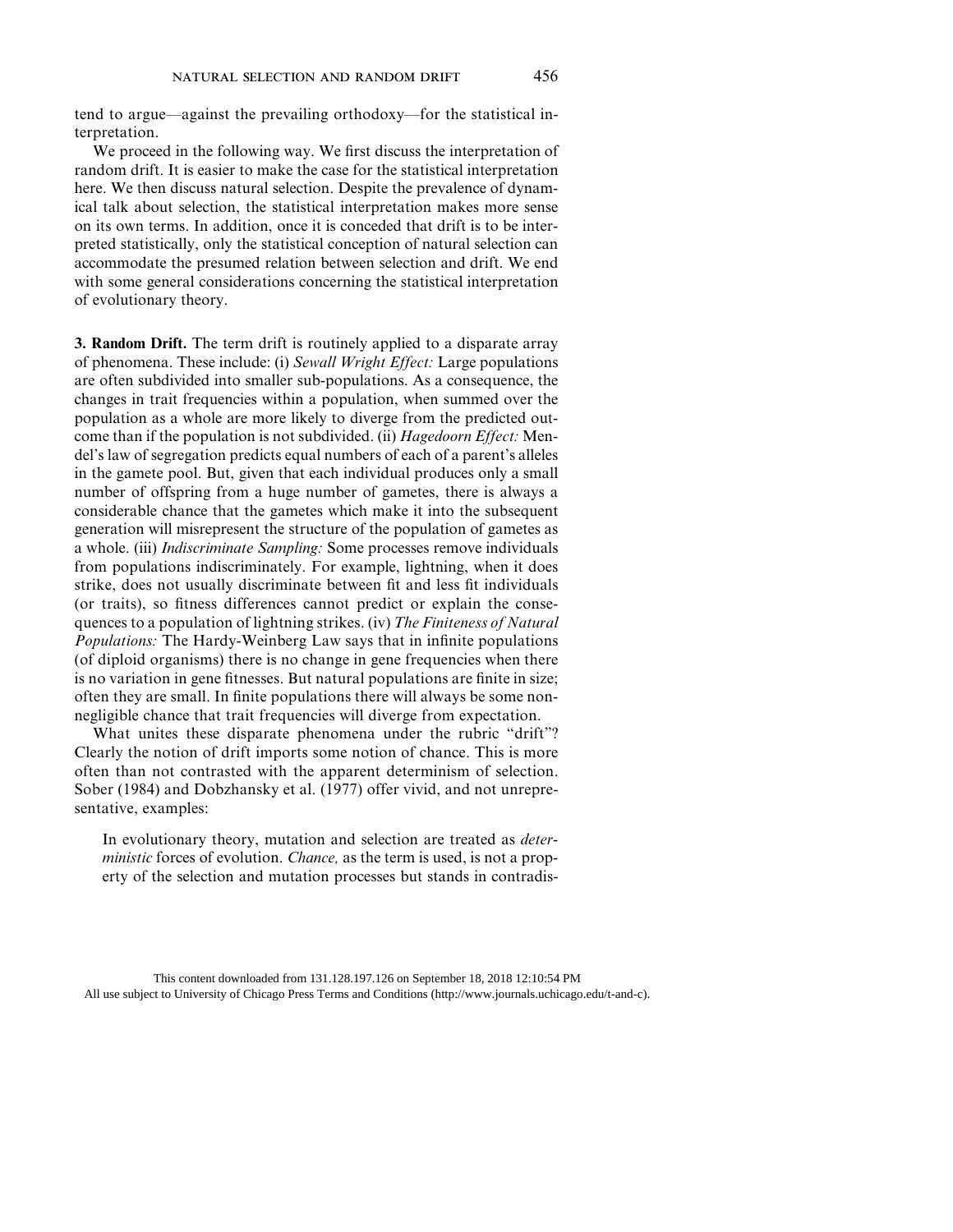tinction to them. *Random genetic drift,* on the other hand, is the source of the stochastic element in evolution (Sober 1984, 110)1

. . . the directional force of evolution, *natural selection,* acts on the basis of conditions existing at the broad level of the environment as it affects populations.... With respect to population differentiation, the effects of *chance* [random drift] have considerable influence when populations are small and there is little or no counteracting pressure of selection. (Dobzhansky et al. 1977, 6–7) . . .

The most interesting stochastic process is random genetic drift due to accidents of sampling, especially in small populations. (Dobzhansky et al. 1977, 157)

It isn't clear what sense of 'chance' is being invoked here. It could be that drift comprises a class of stochastic or unpredictable forces, like those that might act upon the feather, or that drift is just statistical error of the sort we encountered in the coin sampling set-up. We take these in turn.

*3.1. Dynamical Drift.* If drift and selection are distinct forces (or causal processes) we should be able to distinguish the effects of one from the other just as we can distinguish the effects of gravity from the effects of other forces in the trajectory of a feather. Rosenberg (1994) has recently argued that there is no discernible causal process deserving of the label "drift." His attack on drift has two prongs. The first argues that drift cannot be a stochastic process. Organisms die, survive and reproduce; these processes are the subject matter of evolutionary theory and they are, one and all, wholly deterministic. So if drift is a process (force) it must be a deterministic one. The second line of attack claims that the events that are labelled "drift" events, like lightning strikes, etc. are no different in kind from selection events. If all the facts were known, any process that causes a change in trait frequencies would be counted as a selection process. Consequently, there is no such process or force as "random drift."

In support of this nihilism about drift, Rosenberg offers a parable. We are asked to suppose that a population of giraffes comprises short- and long-necked forms. Because the long-necked forms are better able to reach acacia thorns, population biologists assign them higher fitnesses and predict that the frequency of the long-necked forms will increase. Contrary to biologists' predictions the long-necked forms decrease in prevalence. Lacking an explanation for this change biologists attribute it to drift. Unbeknownst to the biologists, however, poachers are culling the tallest giraffes. What, to the investigator, looked like an unexplainable random

1. Sober (1993) makes the point that the determinism of selection doesn't entail that it is non-chancy.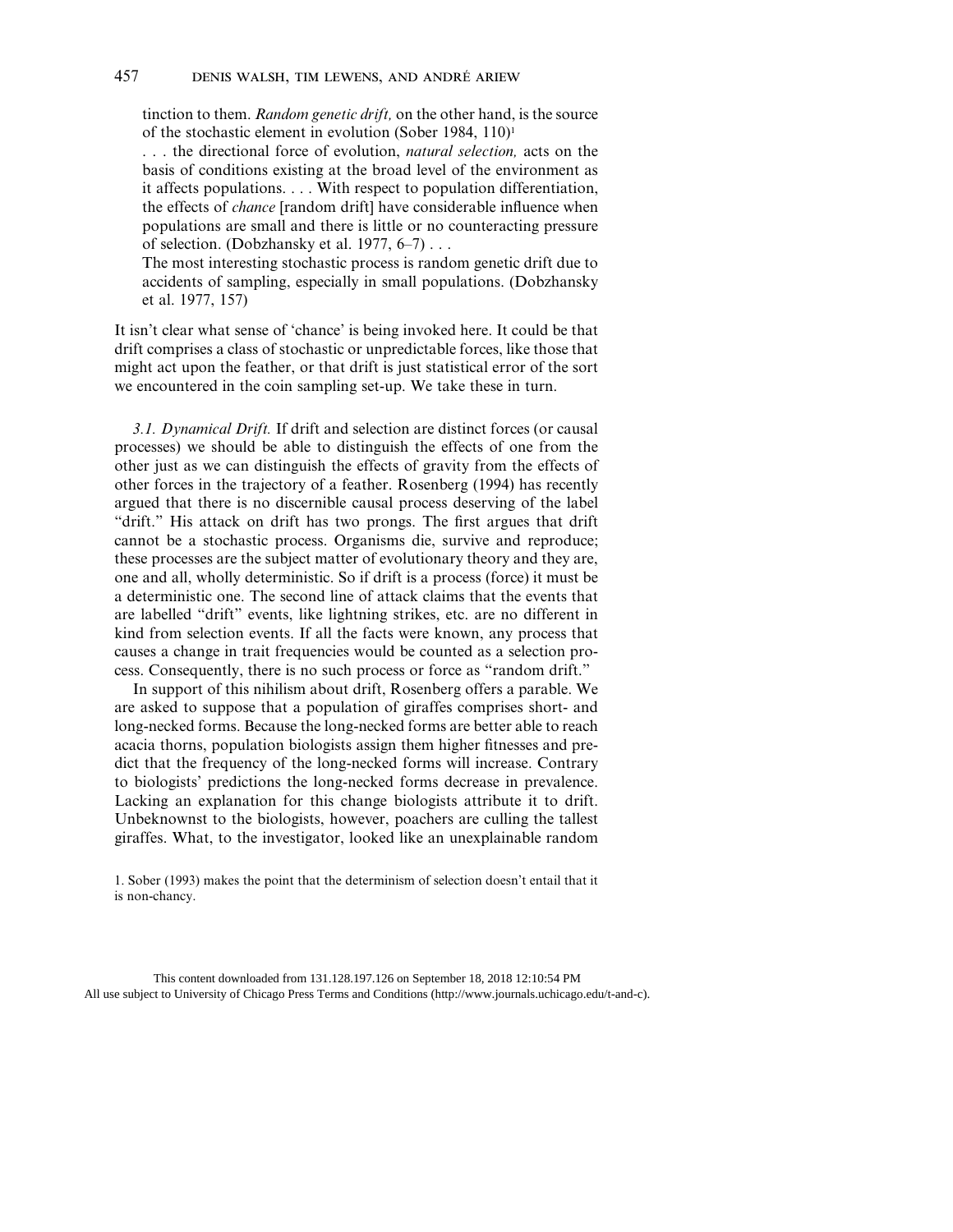variation from the predicted outcome of selection turns out to be a reflection of nothing more than the investigator's ignorance of the relevant selective forces. There is actually in this population unobserved selection *against* long necks. So, Rosenberg concludes that once we know all the facts we no longer need the category "drift." Invoking the probabilistic notion of drift merely reflects our *ignorance* of the relevant causes of evolutionary change.2 The position is a venerable one, originating with A. J. Cain:

This is the real basis for every postulate of . . . genetical drift. The investigator finds that he, personally, cannot see any [evidence of selection], and concludes that, therefore, there is none. (1951)

Rosenberg's argument is effective against the view that drift is a distinct sort of force. However, his contention that drift explanations merely reflect our ignorance of the causes of evolutionary change does not follow. Rosenberg's interpretation of drift matches our account of "dynamical error" above. As in the case of the feather, "dynamical error" really is a reflection of ignorance concerning the causes of a particular outcome. But as we saw with the example of coins, when we are dealing with an ensemble of events whose collective outcome is predicted or explained on the basis of some statistical property of the population, there is still an explanatory role for the irreducibly probabilistic concept of *statistical* error. Statistical error is not a reflection of ignorance of causes, but a consequence of sampling. It is not found in the cause of an individual draw of a coin, but in a sequence of trials in which coins are drawn. Analogously, even though we do not find instances of drift by looking at individual events of birth, death, and reproduction, it does not follow that drift is a mere reflection of our ignorance of the causes of evolutionary change. For all Rosenberg's argument establishes, drift might be statistical error.<sup>3</sup>

*3.2. Statistical Drift.* The statistical interpretation of drift is widespread; drift is often described as sampling error (Beatty 1984). Clearly some drift phenomena are best accounted for in this way, for example the Sewall Wright effect and the Hagedoorn effect. Here the frequency of traits in a small subset of a population stands a reasonable chance of diverging from

2. One of the obvious flaws in Rosenberg's scenario is that there really is a selective explanation to be had. But this isn't obviously so for all cases of drift. The Wright effect, the Hagedoorn effect (etc.) don't appear to be susceptible to this kind of selective explanation. Millstein (1996) effectively makes the point that only some of the presumed instances of drift can be argued away in this manner.

3. We thank Alexander Rosenberg for corroborating this interpretation of his (former) position. It is worth noting that Rosenberg's revised position (2001) is much more congenial to our "statistical interpretation" of both selection and drift.

This content downloaded from 131.128.197.126 on September 18, 2018 12:10:54 PM

All use subject to University of Chicago Press Terms and Conditions (http://www.journals.uchicago.edu/t-and-c).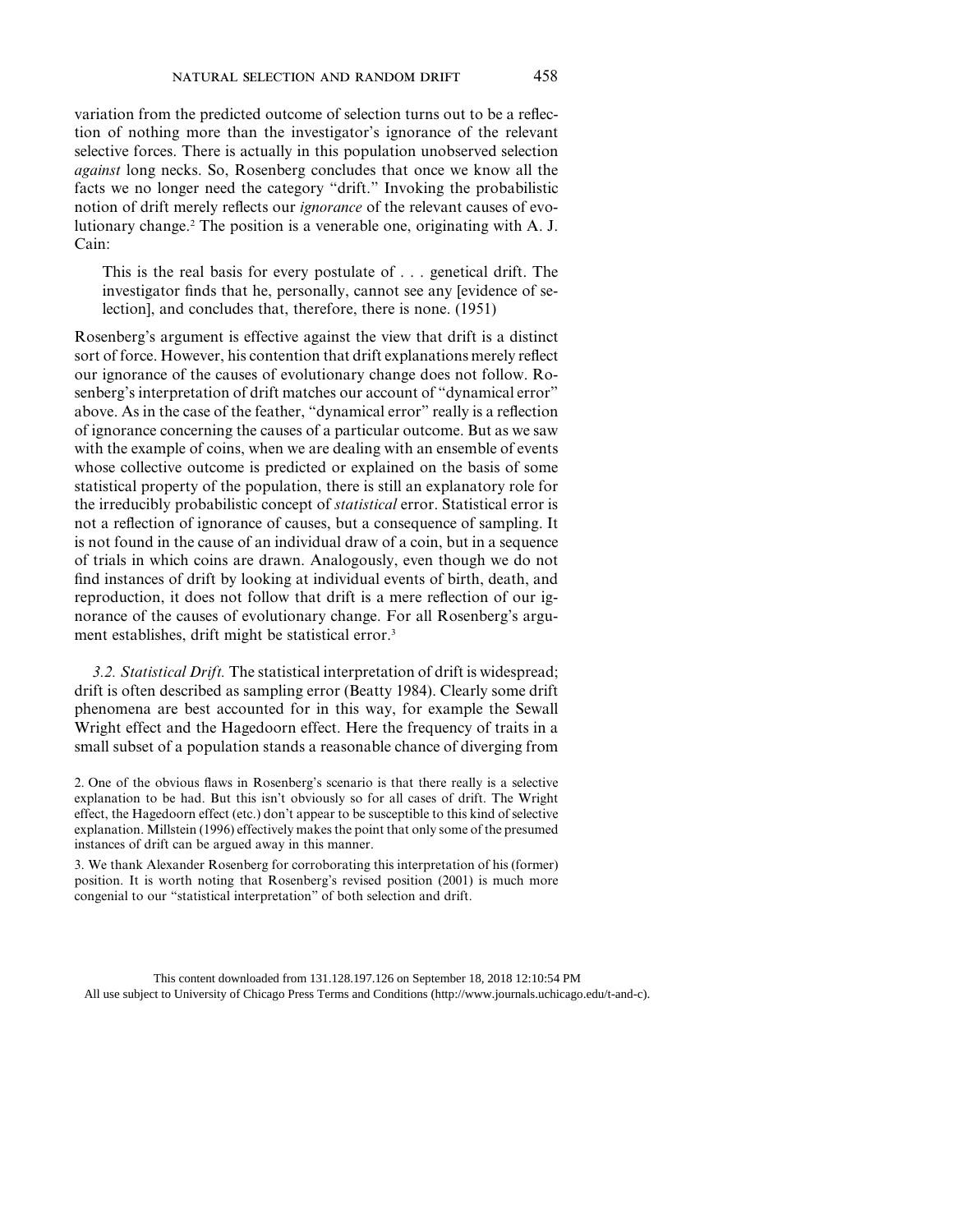the frequencies in the population as a whole, simply as a function of sampling. Similarly, a lightning strike might take a very small random sample of the population, one that misrepresents the frequencies of traits in the population as a whole. This really is "sampling error." But other putative forms of drift don't have this feature. When drift occurs as a consequence of small overall population size there is no larger population literally being sampled. However, in these cases what happens is that the distribution of fitnesses in the population yields a prediction concerning the way in which a population will change. Drift is manifested as a difference from the outcome predicted by the fitnesses in the population. The law of large numbers tells us that the likelihood of significant divergence from these predictions is an inverse function of the size of the population. The small size of a population increases the chances of error of the sort we encountered in the coin example (Crow and Kimura 1970). This is just a fact about the statistical structure of populations.4 All these presumed cases of drift, then, share a common feature. Drift, in any of its forms, is a statistical property of an ensemble of trials or events: *drift is statistical error.* A series of births, survivals, deaths, and reproductions manifests drift just if the outcome—measured as changes in trait frequencies—diverges from that predicted by differences in fitness.

It is hardly surprising then that, as Rosenberg points out, we do not find instances of drift when we look at individual events of births and deaths. In just the same way we do not find "sampling error" when we look at an individual draw of a coin. A *sequence* of such draws may exhibit error—divergence from the expected outcome—but it is simply a category mistake to suppose that the error is to be found in one or other of the individual draws. By analogy, it is a category mistake to suppose that drift is to be found in an individual instance of a birth or death. But if drift *were* a force that causes individual births, deaths, and reproductions we should expect to find its effects in such singleton events.

This raises a question: if random drift is best interpreted statistically, how should selection be construed—dynamically or statistically? The answer to this question must be one that does justice to the explanatory role of natural selection and captures the presumed relation between drift and selection.

**4. Natural Selection.** There are dynamic and statistical conceptions of selection, just as there are of drift. The dynamical interpretation is pretty

4. The lightning strike case can also be understood in this second way. Suppose two types of organism in a population have equal fitnesses. Events like lightning strikes are more likely to affect the types differently when the population is small than when the population is large.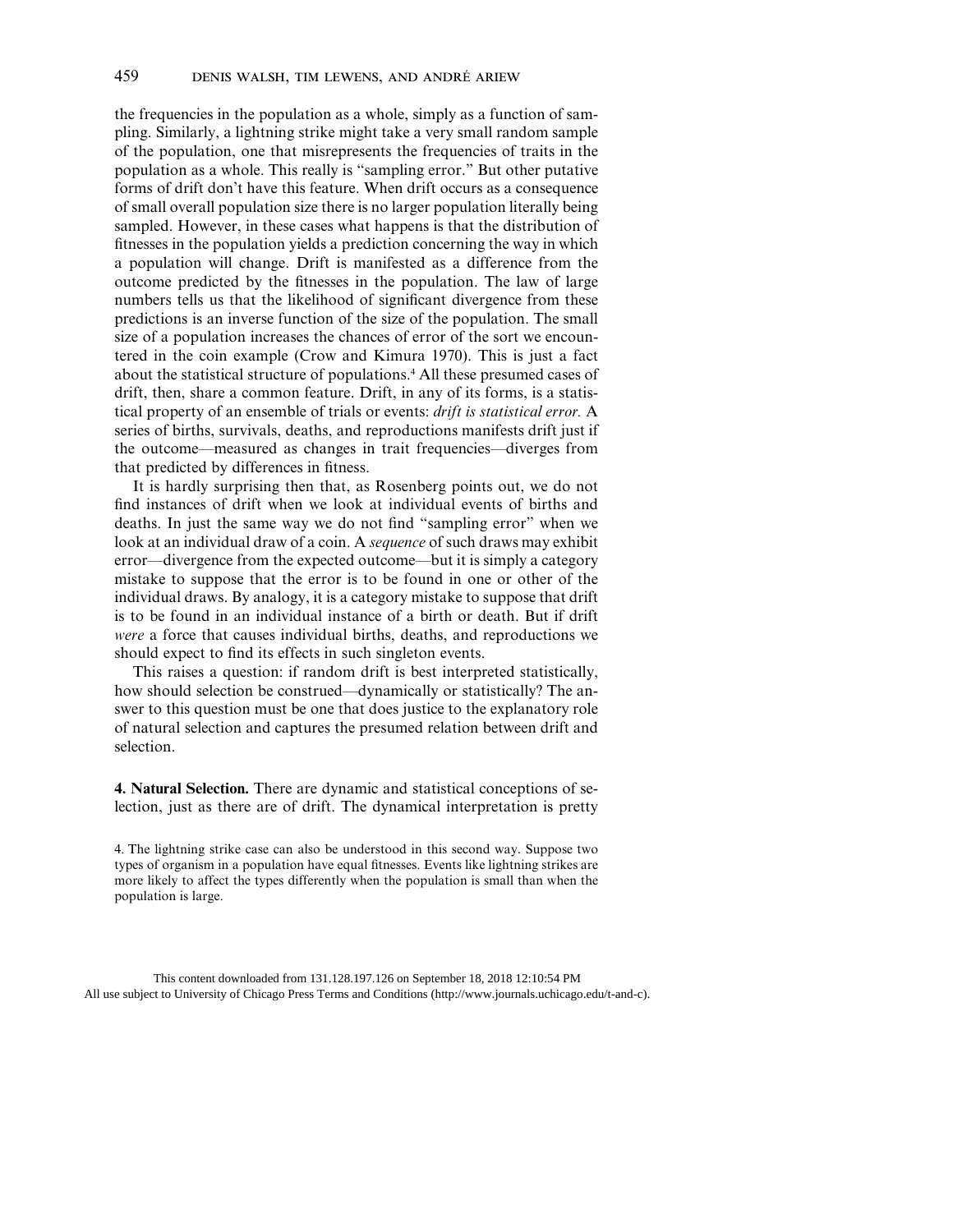pervasive: selection is almost universally spoken of a deterministic force which causes individual births, deaths, and reproductions (Waters 1991). Elliott Sober offers the clearest articulation of the dynamical conception.

Selection *for* is the causal concept *par excellence.* Selection for properties causes differences in survival and reproductive successes.... An organism's overall fitness does not cause it to live or die, but the fact that [for example] there is selection against vulnerability to predators may do so. (Sober 1984, 100; emphasis in original)

Compelling as this dynamical interpretation of selection is, there are reasons to resist it. We offer three. The first is that it misrepresents the explanatory role of fitness in natural selection theory; only the statistical conception gives an adequate account. The second is that the dynamical theory of selection fails to make room for the relation of selection to drift. The third is that though there are causal processes, even forces, which cause changes in trait frequencies these cannot be *identified* with natural selection because these forces also cause drift. We take these in turn.

*4.1. Selection and Fitness.* The central explanatory concept in natural selection theory is *fitness.* In fact there are two distinct concepts of fitness in play in evolutionary theory and it is important to distinguish their respective roles. *Individual fitness* is a causal/dispositional property of an individual organism, its propensity to survive and reproduce in a given environment (Mills and Beatty 1979). *Trait fitness* is a statistical property of a *trait type.* It is a function of the *mean* and *variance* of the fitnesses of individuals within a population (Sober 1993; Maynard Smith 1986; Sober 2000). It is easy to overlook the differences between these two varieties of fitness, yet the differences are crucial.

The objective of natural selection theory is to explain and predict changes in the relative frequencies of heritable traits within a population. The change that selection explains is a consequence of *variation in fitness* (Lewontin 1970, 1974; Brandon 1990). But which *kind* of fitness? Certainly variation in individual fitness is required. If individuals do not vary in their individual fitnesses, one expects no differential survival and reproduction, and hence no changes in the relative frequencies of heritable traits. But mere differences in individual fitnesses are *not sufficient* to bring about changes in trait frequencies.5 For that, variation in *trait* fitnesses is required. The models (Figure 1, below) demonstrate this. Table A in each model shows the fitnesses and starting and finishing frequencies of the

<sup>5.</sup> Sober and Lewontin (1982) suggest that variation in individual fitness is both necessary and sufficient. Endler's (1986) characterization of selection also entails that variation in *individual* fitness is both necessary and sufficient.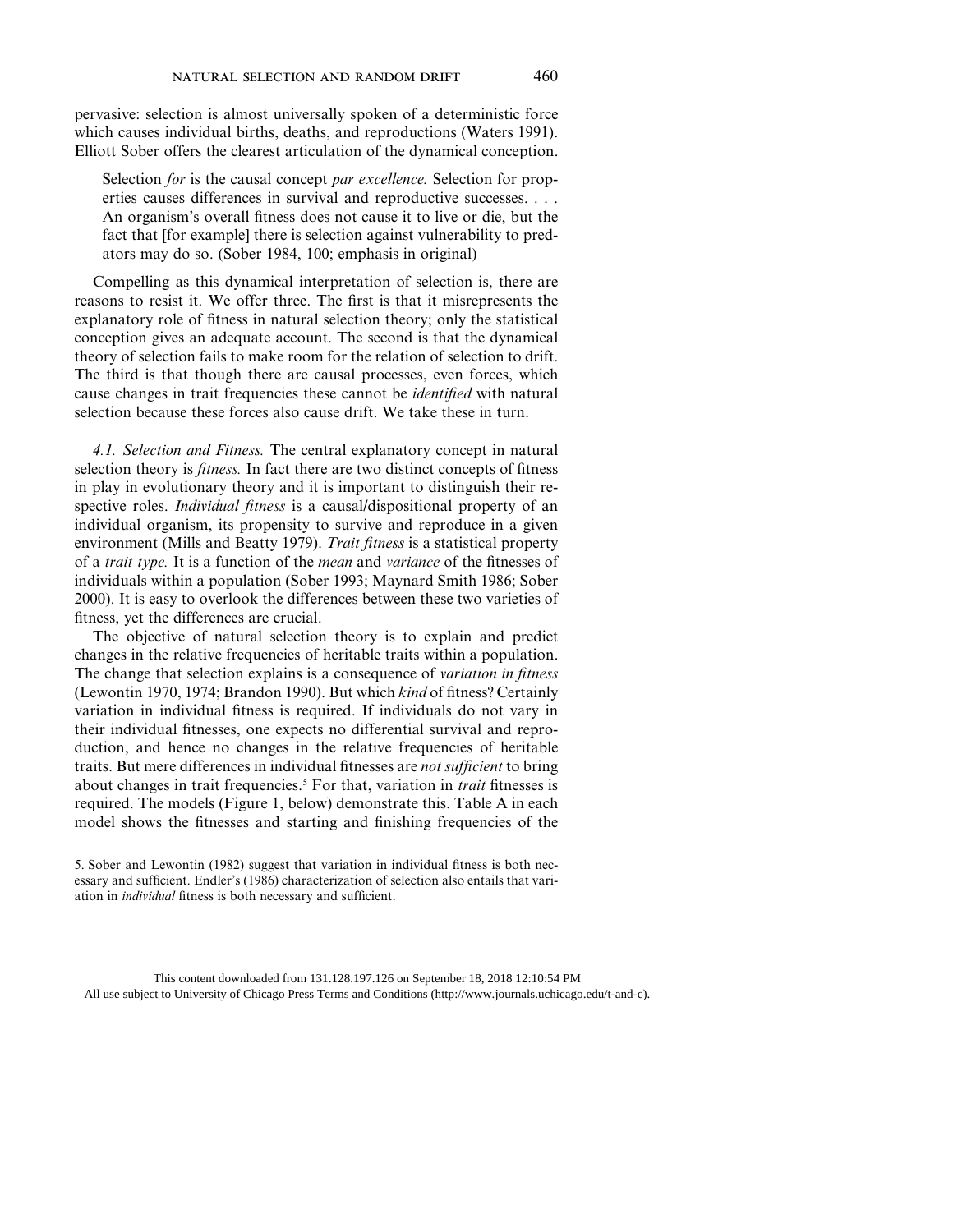| A. Individual Genotype Fitnesses and<br><b>Frequencies</b> |                              |                |                         |  |  |
|------------------------------------------------------------|------------------------------|----------------|-------------------------|--|--|
| Individual<br>Genotype                                     | Individual<br><b>Fitness</b> | Freq.<br>$F_0$ | Freq.<br>F <sub>1</sub> |  |  |
| 1                                                          | 1.6                          | 10             | 16                      |  |  |
| $\overline{2}$<br>▲                                        | 0.4                          | 10             | 4                       |  |  |
| 3                                                          | 1.2                          | 10             | 12                      |  |  |
| 4                                                          | 0.8                          | 10             | 8                       |  |  |
| 5                                                          | 0.8                          | 10             | 8                       |  |  |
| 6                                                          | 1.2                          | 10             | 12                      |  |  |
| $\overline{7}$                                             | 0.4                          | 10             | 4                       |  |  |
| 8                                                          | 1.6                          | 10             | 16                      |  |  |
|                                                            | <b>Total</b>                 | 80             | 80                      |  |  |

#### Model 1: Variation in individual fitness/no variation in trait fitnesses

|                         |            |        | Traits |     |     |    |
|-------------------------|------------|--------|--------|-----|-----|----|
|                         | <b>Big</b> | Little |        |     |     |    |
| Trait<br><b>Fitness</b> | 1.0        | 1.0    | 1.0    | 1.0 | 1.0 |    |
| Freq.<br>F <sub>o</sub> | 40         | 40     | 40     | 40  | 40  | 40 |
| Freq. F <sub>1</sub>    | 40         | 40     | 40     | 40  | 40  |    |

#### Model 2: Variation in individual fitness/variation in trait fitnesses

| <b>Frequencies</b> | A: Individual Genotype Fitnesses and |           |           |
|--------------------|--------------------------------------|-----------|-----------|
| Individual         | Individual                           | Freq.     | Freq.     |
| Genotype           | <b>Fitness</b>                       | $F_0$ Gen | $F_1$ Gen |
| 1                  | 1.6                                  | 10        | 16        |
| $\overline{2}$     | 1.2                                  | 10        | 12        |
| 3                  | 0.8                                  | 10        | 8         |
| 4                  | 1.6                                  | 10        | 16        |
| 5                  | 0.4                                  | 10        | 4         |
| 6                  | 0.8                                  | 10        | 8         |
| 7                  | 0.4                                  | 10        | 4         |
| 8                  | 1.2                                  | 10        | 12        |
|                    | <b>Total</b>                         | 80        | 80        |

**B: Trait Frequencies** 

**B: Trait Frequencies** 

| 1.3 |    |
|-----|----|
|     |    |
|     |    |
| 40  |    |
| 52  | 28 |
|     |    |

Haploid population with 3 traits, 2 alleles each: 1) Big: Little, 2) Triangle: Square, 3) Black: Grey

Figure 1. The models depict the individual fitnesses, trait fitnesses and changes in trait frequencies for a population of haploid individuals with 3 traits, 2 alleles each, 8 total genotypes. *Model 1* There is variation in individual fitnesses (table A) but no variation in trait fitnesses (table B). There is no change in trait frequencies (table B). *Model 2.* The population exhibits the same amount of variation in individual fitness (Table A), *with* variation in trait fitnesses (Table B). Here there is change in trait frequencies. The models demonstrate i) that heritable variation in *individual* fitnesses is not sufficient for changes in trait frequencies under selection, whereas heritable variation in *trait* fitnesses is and (ii) that the degree and direction of change in trait frequencies is predicted and explained by differences in *trait* fitnesses. Trait fitnesses are calculated as the average of individual fitnesses. The models assume no drift.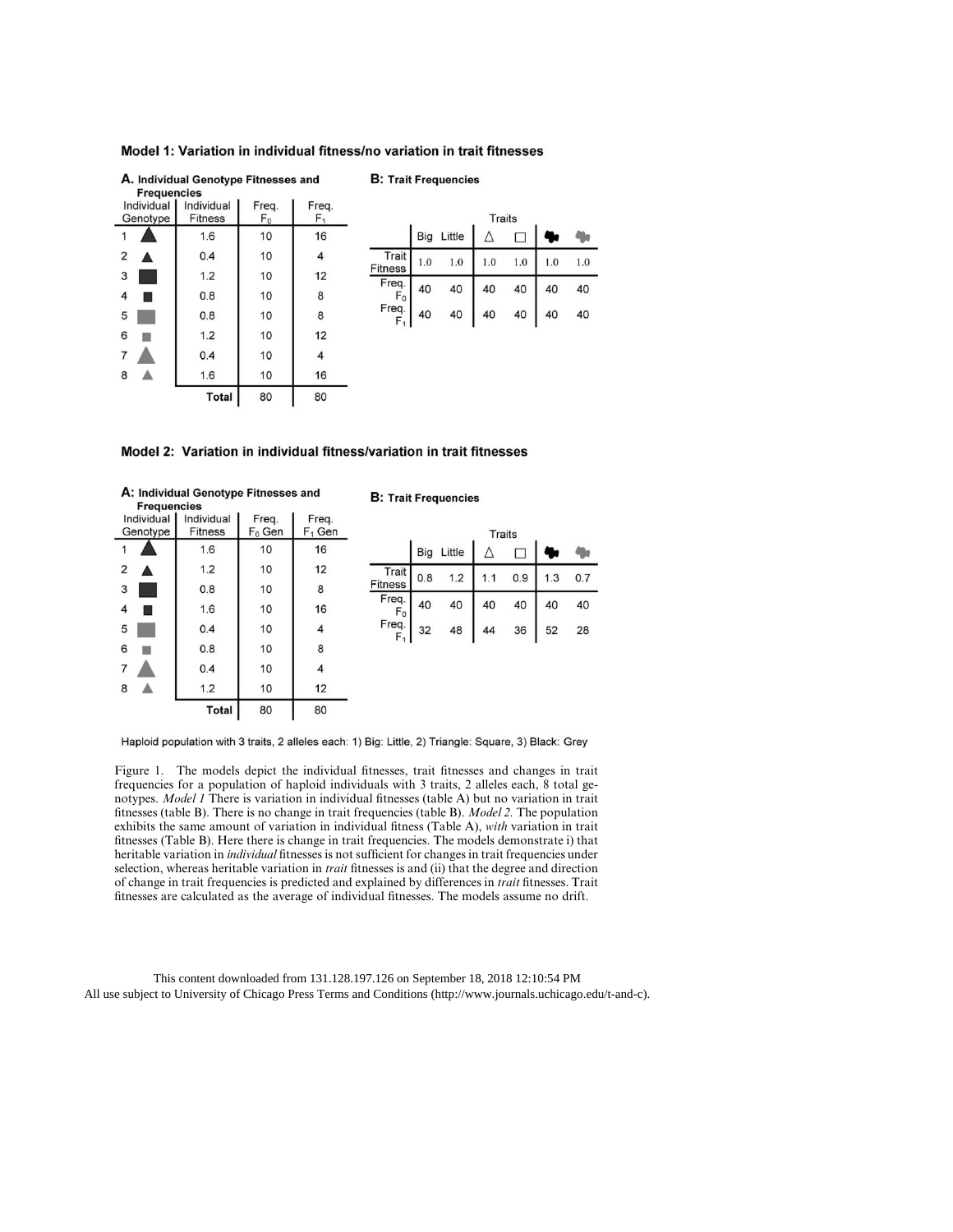individual genotypes. Table B shows the *trait* fitnesses (calculated, for each trait, as the average individual fitness of those with that trait). In Model 1, there is variation in individual fitnesses (Table A), yet there are no changes in *trait* frequencies (Table B). The reason is that there is no variation in trait fitnesses (Table B). In Model 2 the degree of variation in individual fitnesses is held constant (Table A) and the trait fitnesses made to vary (Table B). Here there are changes in trait frequency (Table B). So while variation in individual fitnesses is necessary for changes in relative trait frequencies it is not sufficient; variation in *trait* fitnesses is, however, both necessary and sufficient.

There is a further question of which of these parameters predicts and explains changes in relative trait frequencies. Here again, the models demonstrate the importance of *trait* fitnesses. If one wants to explain (or predict) the relative success of, say, BIG as compared to Little in either model, one abstracts away from individual fitnesses by averaging across the fitnesses of those individuals with the BIG trait and those individuals with the Little trait. By this method one obtains the *trait* fitnesses for each trait. In Model 1 the equivalence of the trait fitnesses predicts and explains the lack of change in the relative frequencies of BIG and Little in the  $F_1$ generation. In Model 2 the variation in trait fitnesses predicts (and explains) the preponderance of Little over BIG in the  $F_1$  generation. This is not to deny that differences in trait fitnesses are a consequence of differences in individual fitnesses. Nor is it to deny that differences in individual fitnesses *cause* the changes in trait frequencies that natural selection theory explains. It is simply to assert that if you want to explain how a population will change in its trait frequencies, you have to know its *trait* fitnesses. The point to be made here is just that natural selection explanations appeal to a set of statistical properties of populations, viz. the mean (and variance) of fitnesses between trait types. Explanations of this sort do not advert to forces.

Here again, an analogy with sequences of coins suggests itself. Consider a process we might call a "sorting" process in which the frequency of the heads-to-tails changes in a series of trials. U.S. pennies have a systematic bias which can be demonstrated by standing them up on their edges on a flat surface. If you thump the surface with your fist the pennies will tumble with the tails side up, on average,  $60\%$  of the time. Suppose we begin with 10 U.S. pennies lined up on a flat surface with a distribution of 5 heads and 5 tails facing the observer. Then we bang the table. After the pennies land we put them on their edges with the upper surfaces facing the observer. We expect that the frequency of tails to heads facing the observer will change from 5:5 to 6:4. The sorting process—the change in relative frequencies of heads and tails—is explained by appeal to the systematic bias. It is important to note here that the systematic bias is not a property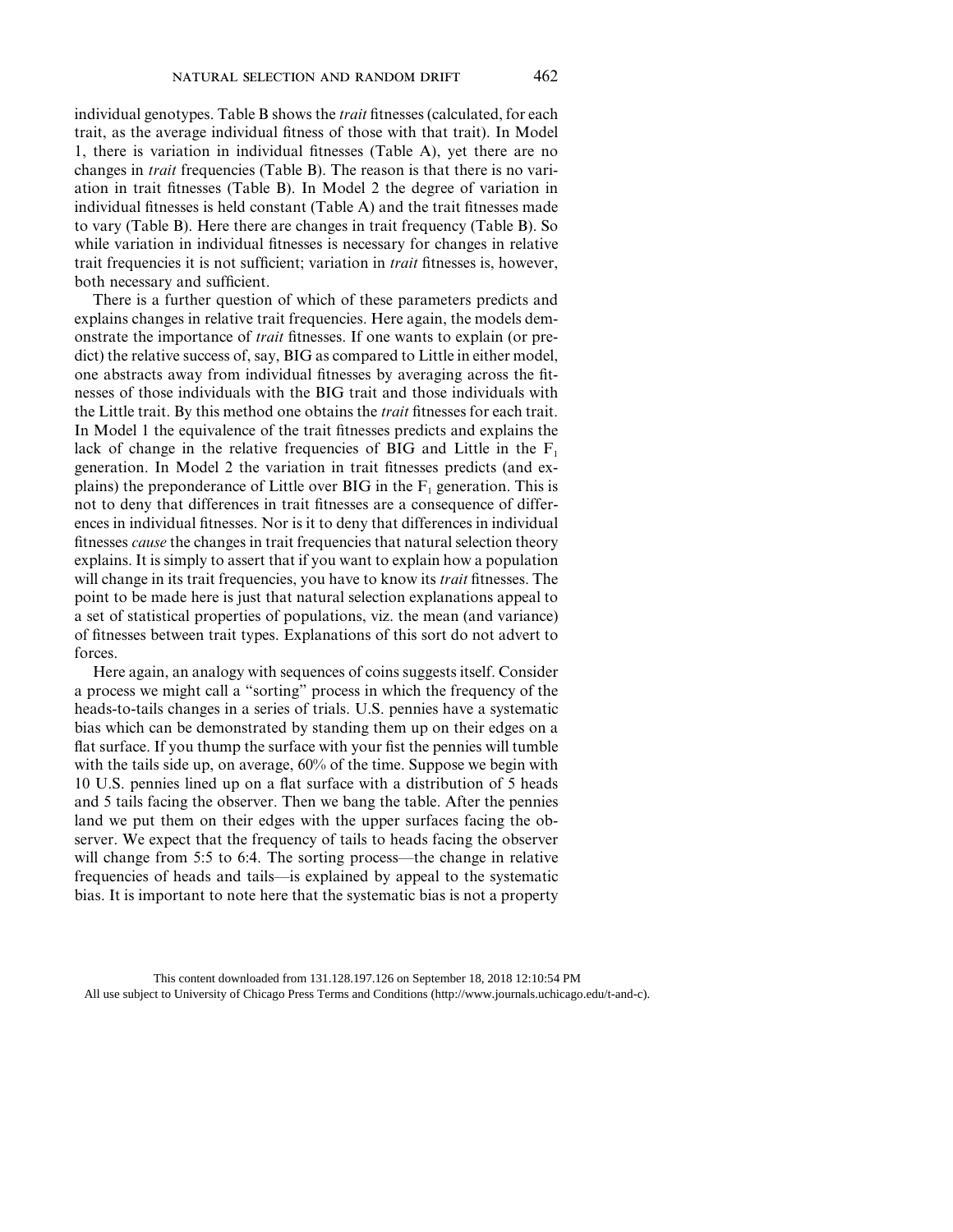of any individual coin. It is an average. It is a fair bet that each coin has a different bias. The difference between the *average* propensity of coins to fall tails and the *average* propensity of coins to fall heads explains and predicts the change in relative frequencies of heads and tails. Sorting of this kind offers a close analogy to natural selection. The bias of each individual coin is the analogue of individual fitness and the bias of heads versus tails within the population of coins is the analogue of trait fitness. In each case a change in the structure of a population is explained and predicted by appeal to some statistical property, an *average* of individual propensities.

The analogy between sorting and selection is instructive in other ways. It demonstrates the error of the dynamical interpretation. Sorting is not a force. Sorting is an ensemble-level phenomenon—a property of a *sequence of* trials. Consequently, it is inappropriate to point to an individual trial and ask if it is a consequence of sorting. If sorting is an appropriate analogue for selection then selection is not a property of individual events but a property of a sequence of trials of births and deaths. Just as sorting is not a force that causes a coin to fall head or tail, selection isn't a force that causes an individual to live or to die. One cannot point to a single event of, say, a birth or death and ask whether it is a consequence of the process of natural selection. The passage from Sober quoted above (p. 3) suggests that on the dynamical conception of selection one ought to be able to do so.

In both sorting and selection the explanations are indifferent to the nature of the individual-level forces involved. So long as the forces are such as to preserve the statistical structure of the population it doesn't really matter what they are for the purposes of statistical explanation. It should not be alarming that there is a theory that explains by appeal to population-level statistical properties as opposed to individual causal properties. The kinetic theory of gases is an obvious example of such a theory. The properties described by the phenomenological gas laws—temperature, pressure, volume—are, like trait frequencies, population-level properties. The nature and relation of these ensemble-level properties is explained in terms of a statistical property, *mean kinetic energy.* The *forces* involved may simply be those given by Newtonian mechanics, but it is not these forces that the kinetic theory appeals to. It is the *statistical* property of mean kinetic energy that explains the changes in the ensemble-level properties of the gas.6

6. Maxwell is credited with being the first to appreciate the distinctive explanatory role of statistical properties of ensembles: "In studying the relations of quantities of this kind, we meet with a new kind of regularity, the regularity of averages . . ." (1873, 373– 374 quoted in Gigerenzer et al. 1989, 62). There remains, of course, the problem of demonstrating how these statistical properties of ensembles can be described in terms of the non-statistical properties of individuals (see Sklar 1999).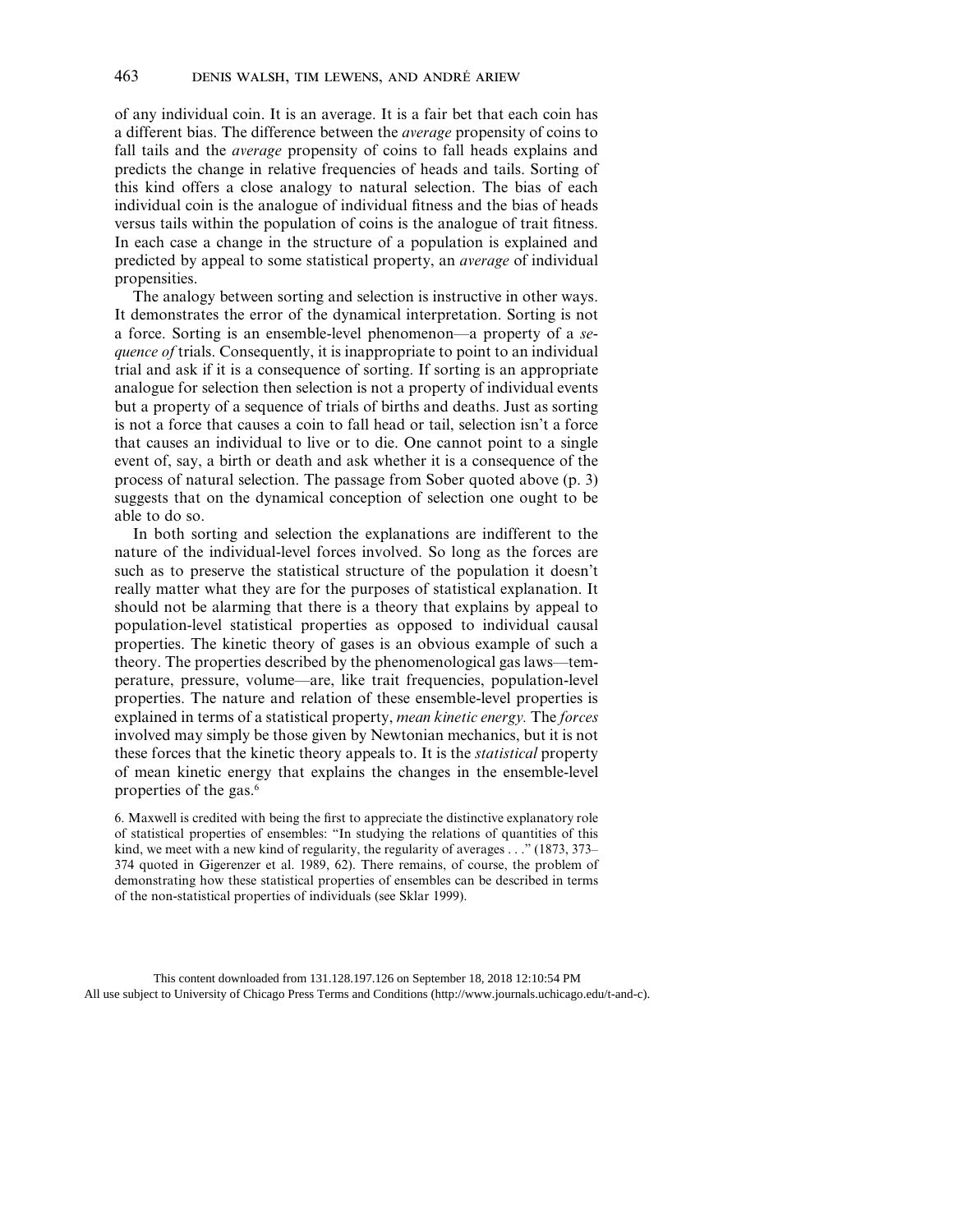In short, natural selection occurs only when the relative frequency of trait types changes in a population as a consequence of differences in the *average* fitnesses of individuals in different trait-classes.7 This is what we call the statistical interpretation of natural selection.

*4.2. Selection and Drift.* One motivation for the dynamical model of evolutionary theory is that it makes sense of the presumed relation of drift and selection. Drift and selection can occur together in a population or alone. We can, for example, ask what sorts of changes a population might go through if it manifested drift without selection or selection without drift. We can also sensibly ask how much of the change in a population is attributable to selection and how much to drift. It is helpful in doing this to appeal to the imagery of decomposing Newtonian forces in factoring out the distinctive effects of drift and selection (see Sober 1984, chapters 1 and 4). But this force-talk is by no means obligatory. The statistical interpretation also allows one to distinguish selection and drift. For example, in Model 2 the trait fitnesses predict 52 Black and 28 Grey in the  $F_1$  generation. If the result is 54 Black and 26 Grey there is selection for Black, because the relative frequencies of the traits change in a way predicted quite accurately by differences in trait fitnesses. But because the outcome diverges somewhat from expectation, there is drift too. Were the result to be 56 Black and 24 Grey, there would be comparatively more drift. It is even possible on the statistical interpretation to conceive of either selection or drift occurring in the absence of the other. For example in Model 2 there are 52 Black and 28 Grey in the F1 generation. The outcome is precisely that predicted by differences in trait fitnesses; there is selection but no drift. If in Model 1 there are 41 Black and 39 Grey, in the  $F_1$  generation, then there is a change in trait frequencies where trait fitnesses predict no change; there is drift, but no selection. The point is simply that the conceptual distinction between drift and selection can be drawn without requiring the metaphysical distinction between *forces* that cause drift and those that cause selection.

One reason to suppose that we cannot decompose drift and selection into component forces is that the same processes that cause natural selection cause drift. Again consider the sorting analogy. The average bias of U.S. pennies predicts a 6:4 ratio of tails to heads in a series of trials. If 1000 coins produce an outcome of 641 tails and 359 heads there is sorting, and there is error too. The causal factors which determine the outcome of the series of trials include the *individual* biases of the coins (not the average bias) and the impetus from the pounding on the table. These factors together cause the *distribution* of heads and tails by causing each coin, sev-

7. "Trait class" here refers to a class of individuals possessing the same heritable trait.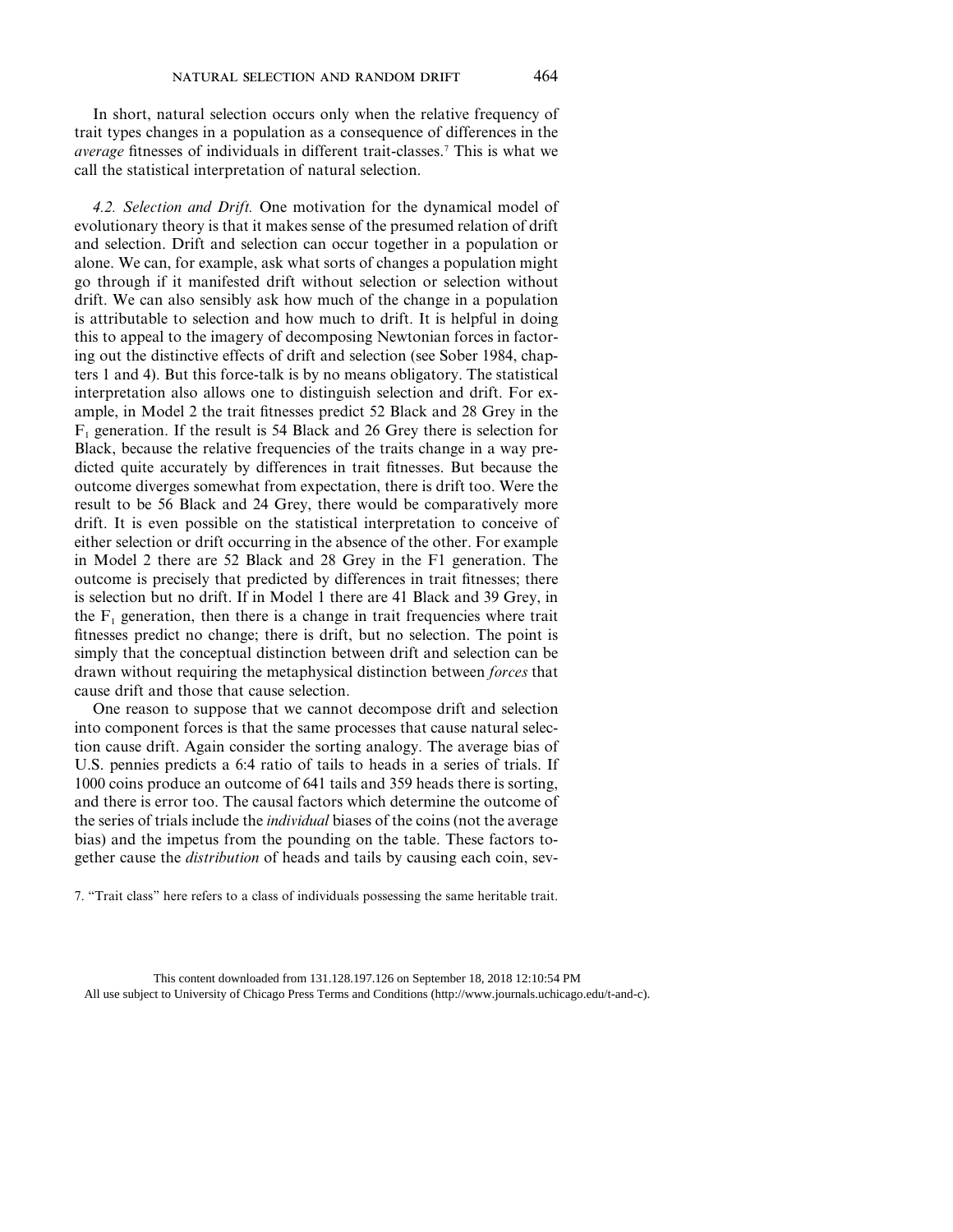erally, to fall either heads or tails. We cannot point to one or other of these individual-level causal processes and say *this* is a cause of the error and *this* one is a cause of sorting.<sup>8</sup> The same forces cause both. Similarly selection and drift, on the statistical construal, are properties of the outcome of a series of trials (births, deaths, and reproductions). The forces that cause the births, deaths, and reproductions also cause the outcome. If the outcome constitutes both selection and drift, then taken together the same forces cause both selection and drift, without being decomposable into those that cause the selection and those that cause the drift.<sup>9</sup>

A further reason to adopt the statistical conception of selection is that it preserves the presumed *explanatory* relation between selection and drift. As we mentioned, drift explains what natural selection cannot in the sense that drift accounts for those differences between the actual outcome of a series of births, deaths, and reproductions and the outcome predicted by differences in trait fitness. The dynamic interpretation of selection distorts this explanatory relation.

John Beatty's (1984) discussion of selection and drift illustrates the point. Beatty offers the following scenario. A population comprises dark and light moths in an environment of dark and light trees. There are more dark trees offering camouflage for more dark moths. So dark moths have, on average, higher fitnesses than light moths. However, it just so happens that over the course of a few generations dark moths, by chance, land more commonly on light trees than we would predict. The upshot is that the light trait increases with respect to the dark trait contrary to the predictions made on the basis of trait fitnesses. Beatty asks: "is this unexpected change in relative frequencies of light and dark attributable to selection or drift?" The answer ought to be clear. In so far as the trait fitnesses fail to predict or explain the changes in trait frequencies, there is error. We are even told where the error occurs; dark moths land more frequently on light trees than would be predicted by their relative frequencies. So, the change in trait frequencies is a consequence of sampling error; this is a case of drift.

Beatty's answer is less straightforward. On the one hand, he says, it looks like drift: the outcome is a substantial deviation from what is predicted by fitness differences. On the other, he says, the change in trait frequencies is caused by natural selection—in the form of predation pressure. So the change in trait frequencies is wholly explained by selection. He ends up conceding that we have to say "both." But this is unsatisfactory. If the divergence from expectation is drift then it *cannot* be explained

8. Matthen and Ariew (2002) make a similar point on independent grounds.

9. See below for an argument that one cannot identify selection (or drift) with the forces that cause the outcome.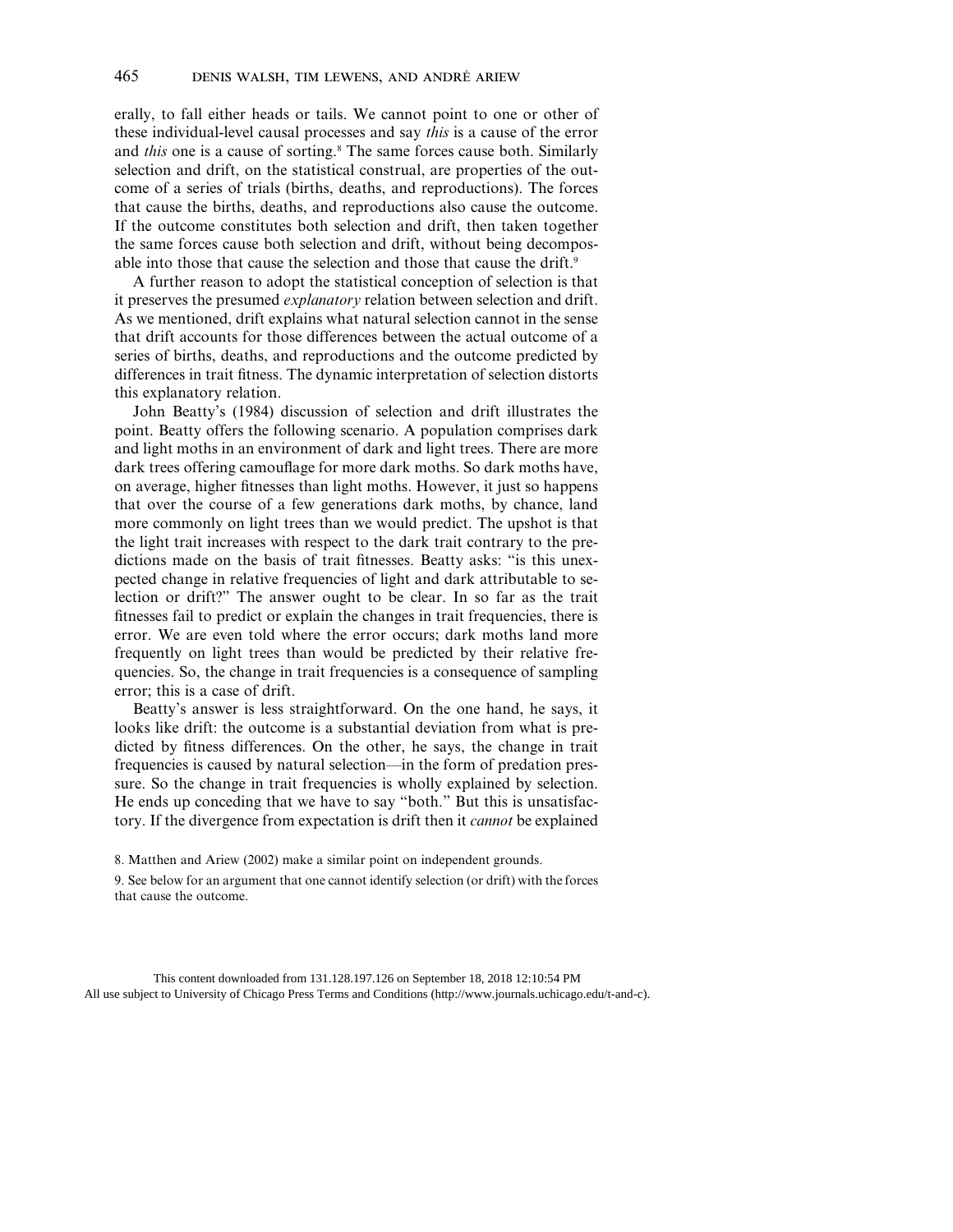by selection and if the outcome is wholly explained by selection then it cannot an instance of drift.10

As we diagnose it, it is the dynamic view of selection that causes the problem. Where selection is seen as a force that causally determines individual death or survival, it completely explains the changes in the structure of this population. Consequently there is no explanatory role left for drift. So, when Beatty cites predation pressure as the cause of differential mortality and identifies predation pressure with "selection," it seems clear that "selection" (so construed) explains the changes in population structure—and drift doesn't.11 But as we have seen, natural selection theory is not in the business of explaining changes in the structure of a population by citing the forces that cause individual-level events. Instead, it explains by appeal to the statistical properties of populations—differences in trait fitnesses. Where differences in trait fitnesses account for the observed change, the change is attributed to selection. Where differences in trait fitnesses fail to account for the observed change because of some statistical error, the outcome is explained by appeal to drift. The statistical interpretation preserves the presumed explanatory relation between selection and drift, whereas the dynamical interpretation obscures it.

Yet another reason to think of both selection and drift statistically is that doing so preserves the idea that whether an outcome is to be attributed to drift or selection is sometimes a matter of explanatory context. Suppose, to vary Beatty's scenario somewhat, there is by chance a disproportionate number of light trees in one patch of the moths' habitat. One would find, then, that within this patch light moths do better than would be predicted on the basis of trait fitnesses calculated across the entire population. Is *this* outcome selection or drift? The answer depends upon the explanatory context. If the objective of the study is to explain changes in trait frequencies across the entire population, then what goes on in the aberrant patch looks like drift. Differences in trait fitnesses between light and dark morphs across the population as a whole do not reflect the relative successes of light and dark morphs within the patch. On the other hand, if the objective is to explain why the light morph systematically does better *within* the patch than across the population as a whole, we would point to the fact that the trait fitness of the light morph is higher *within* the patch than across the population taken as a whole. The patch and the population as a whole constitute two distinct selective regimes. There is selection *for* the light trait within the patch but selection *against* it across the population. So the outcome within the patch is either drift or selection depending upon how the trait fitnesses are calculated.

10. Beatty expresses a certain discomfiture concerning his proposed solution.

11. These are precisely the grounds on which Rosenberg (1994) argues against drift as a genuine evolutionary phenomenon.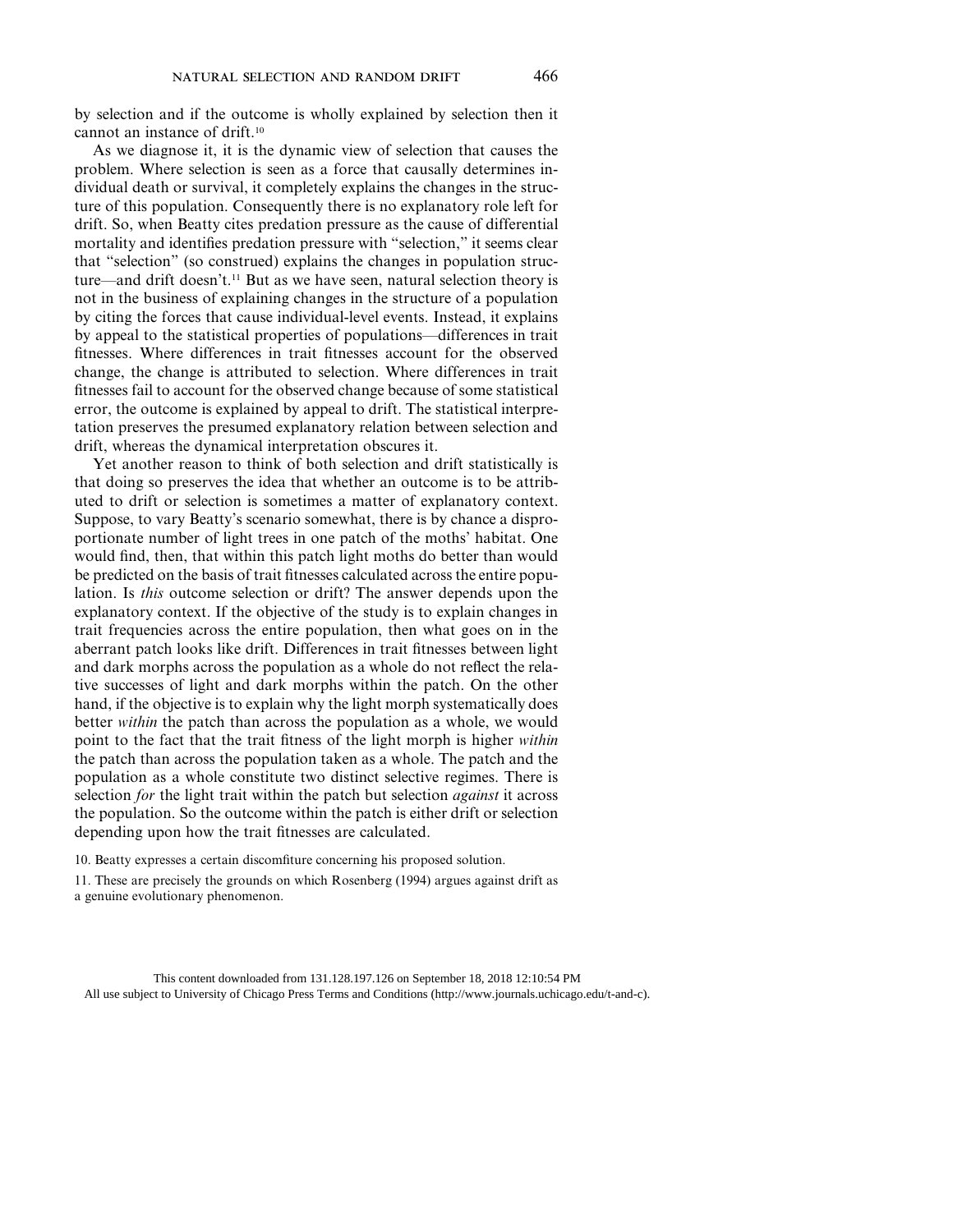On the statistical view, some sequence can be understood as either drift or selection, depending how one calculates trait fitnesses. There may be no single correct way to calculate the trait fitnesses; often enough it is simply a matter of our explanatory project. In contrast, if selection and drift are distinct forces it cannot be a matter of explanatory context whether an outcome is correctly ascribable to drift or selection. There ought to be an objective fact of the matter which force is operating and when. But this position, as demonstrated by both Beatty's and Rosenberg's scenarios, fails to preserve the relation between selection and drift. For this reason the statistical interpretation of selection and drift is preferable.

*4.3. Selection and its Causes.* Selection and drift may not be *forces,* but there are *selective forces* acting on a population.12 Predation, sunlight, and competition, for example, are all selective pressures that operate upon a population causing differential survival and reproduction of individuals. Why not identify predation pressure, sunlight, and competition as *the* forces of selection? This would reinstate the dynamical conception of selection, without reifying a distinct force of selection.13 But it is a mistake to identify natural selection with the forces causing differential survival and reproduction for reasons we have already seen. Predation pressure, sunlight, and competition cause changes in trait frequencies. Sometimes, as we saw in Beatty's scenario, the changes constitute drift. So if predation, sunlight, and competition (etc.) are identified with the force of selection, the force of selection causes drift. This is unsatisfactory for a number of reasons. Not only does it obscure the distinctive explanatory role of drift as we saw in the preceding section, it also eliminates the so-called "force of drift." The advantage of the dynamical conception is supposed to be that it allows us to identify *both* selection and drift as distinct forces and to partition their respective effects. But identifying the force of selection with the underlying individual-level forces causing changes in trait frequencies leaves no causal (or explanatory) work for drift to do. The dynamical interpretation short-circuits itself. In general, it is a mistake to identify natural selection with the individual-level processes that cause it. But doing precisely this is the error of the dynamical interpretation.

*4.4. Pragmatic Dynamics.* Elliott Sober (1984) offers yet another attempt to justify the dynamical view of both selection and drift, this time on pragmatic grounds. We need a division of explanatory labor—drift

13. This suggestion has been made to DMW a number of times. Thanks to Kent Holsinger and Jon Hodge for pressing this line of enquiry.

<sup>12.</sup> The distinction between selection and selective forces is made in Lewens (2001).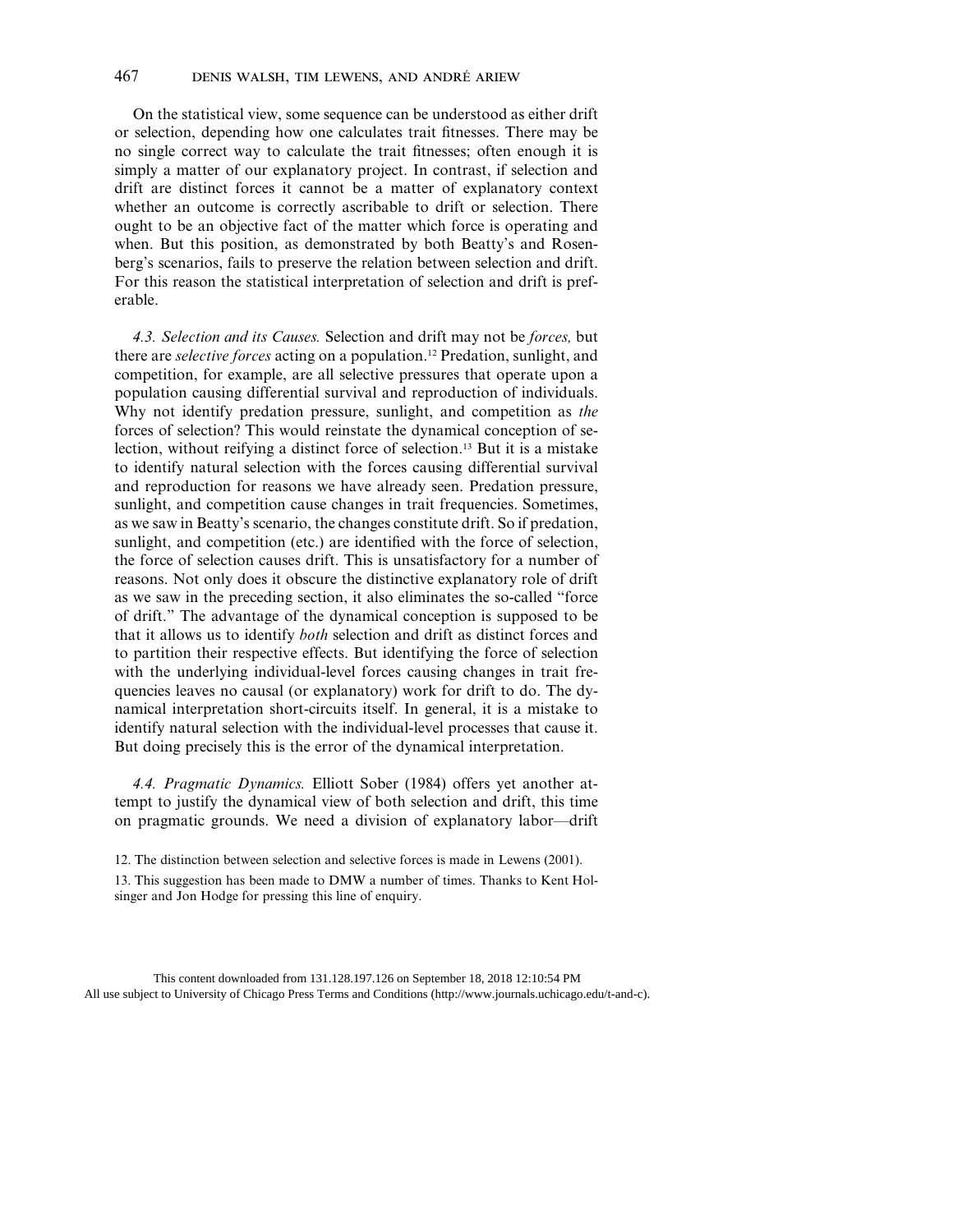and selection explain different things—and the dynamical view gives us one. Sober is sensitive to the tension between the dynamical and the statistical readings of the central evolutionary concepts. He says:

It is not controversial that two "factors" influence whether the percentage of heads one gets on a run of independent tosses will fall in a given interval. These are (1) the coin's probability of landing heads and (2) the number of times the coin is tossed. But it would be bizarre to treat these to factors as constituting separate processes or forces. Why, then, is drift separated from selection, mutation, and other deterministic factors in evolutionary theory?

The reason is to facilitate comparison among different populations. Two populations may be characterized by the same set of selective coefficients and yet differ in size. Two other populations may have the same effective size and yet differ as to the selective forces that impinge on them. Separating selection and drift yields concepts that are needed to mark important biological distinctions. (Sober 1984, 115)

The distinction is illustrated, by Sober, with the case of coins.

Two coins may have the same chance of landing heads but may be tossed a different number of times. Two other coins my be tossed the same number of times, but may differ in their chances of landing heads. The first two coins have something in common, and so do the second. Probability theory provides us with the conceptual machinery needed to describe what these points of similarity amount to. (Sober 1984, 115).

Ironically, Sober's reason for thinking that selection and drift are forces is our reason for thinking that selection and drift are appropriately statistical—viz. that probability theory provides us with the conceptual machinery to make the distinction. The distinction between those effects that are due to selective co-efficients (trait fitnesses) and those that are merely the consequences of population size is indeed an important one. But the distinction can be made *within* the ambit of the statistical reading. One is explained by the differences in average propensities among organisms of different trait classes. The other is explained as the error in a sequence of trials (births, deaths, and reproductions).

**5. Implications of Statistical Selection.** The distinction between the dynamical and statistical interpretations of evolutionary theory has implications for a number of current debates in the philosophy of biology. We restrict our attention to two.

*5.1. What Natural Selection Explains.* There is an ongoing dispute within the philosophy of biology concerning what precisely natural selec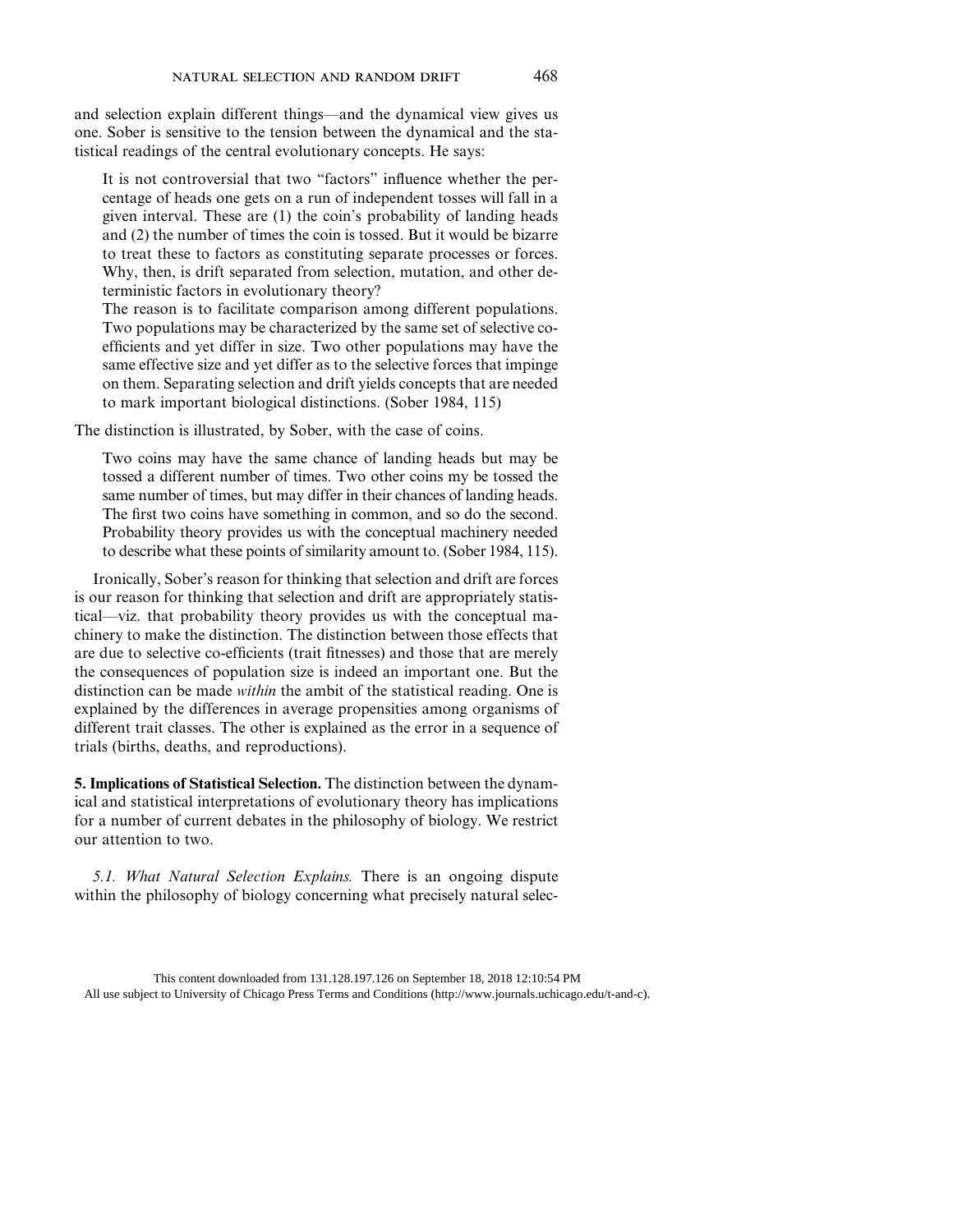tion explains. Specifically, some authors claim that natural selection can explain for each individual organism why it has the traits it has (this is the so-called "Positive View") and others deny it (this is the so-called "Negative View"). Those who hold the Negative View (led by Lewontin (1983) and Sober (1984, 1995)) point to a distinction between variational and developmental explanations. A variational explanation explains changes in the structure of a population by appeal to the amount and kind of variation within that population. A developmental explanation accounts for those features which are consequences of the developmental processes occurring within individuals. According to the Negative View, natural selection theory provides variational explanations of the changes in structure of a population *without* explaining the possession of traits by individuals. Those who support the Positive View maintain that *by* changing the structure of a population, selection becomes part of the causal history of an individual's possession of its particular traits.

The dynamic conception of selection appears to support the Positive View and undermine the Negative View. If natural selection is a force that causes individuals to die, survive, and reproduce, then for any individual *F,* that is born with heritable trait *a,* if selection for *a* caused *F*'s birth, then selection is part of the causal background of *F*'s possessing *a.* Under these circumstances, it seems entirely appropriate to say that natural selection partially explains the possession of a trait by an individual. Some proponents of the Negative View respond that the processes of heredity and development which cause an individual to have the traits it has *preempt* selection. Hence selection is not part of the explanation of why an individual has the traits it has.14 But this is unsatisfactory. In general, distal causes of an event are pre-empted by more proximal causes, but they are none the less causes, and consequently no less part of the complete causal explanation of the event.<sup>15</sup> So, the appeal to pre-emption cannot save the Negative View.

In contrast, the statistical conception of selection favors the Negative View over the Positive. As we saw in the preceding section, natural selection theory explains changes in the structure of a population, but not by appeal to the individual-level causes of births, deaths, and reproductions. As natural selection theory does not deal in the causes of these individuallevel phenomena, it cannot yield causal explanations of them. If the statistical conception is correct, then natural selection theory can no more explain why a particular individual has the traits it has than the kinetic

15. A similar point is made for mental causation by Yablo (1992).

<sup>14.</sup> There are many variants on the pre-emption argument and responses to it. (See Neander 1995; Walsh 1998; Matthen 1999; Lewens 2001; Pust 2001.)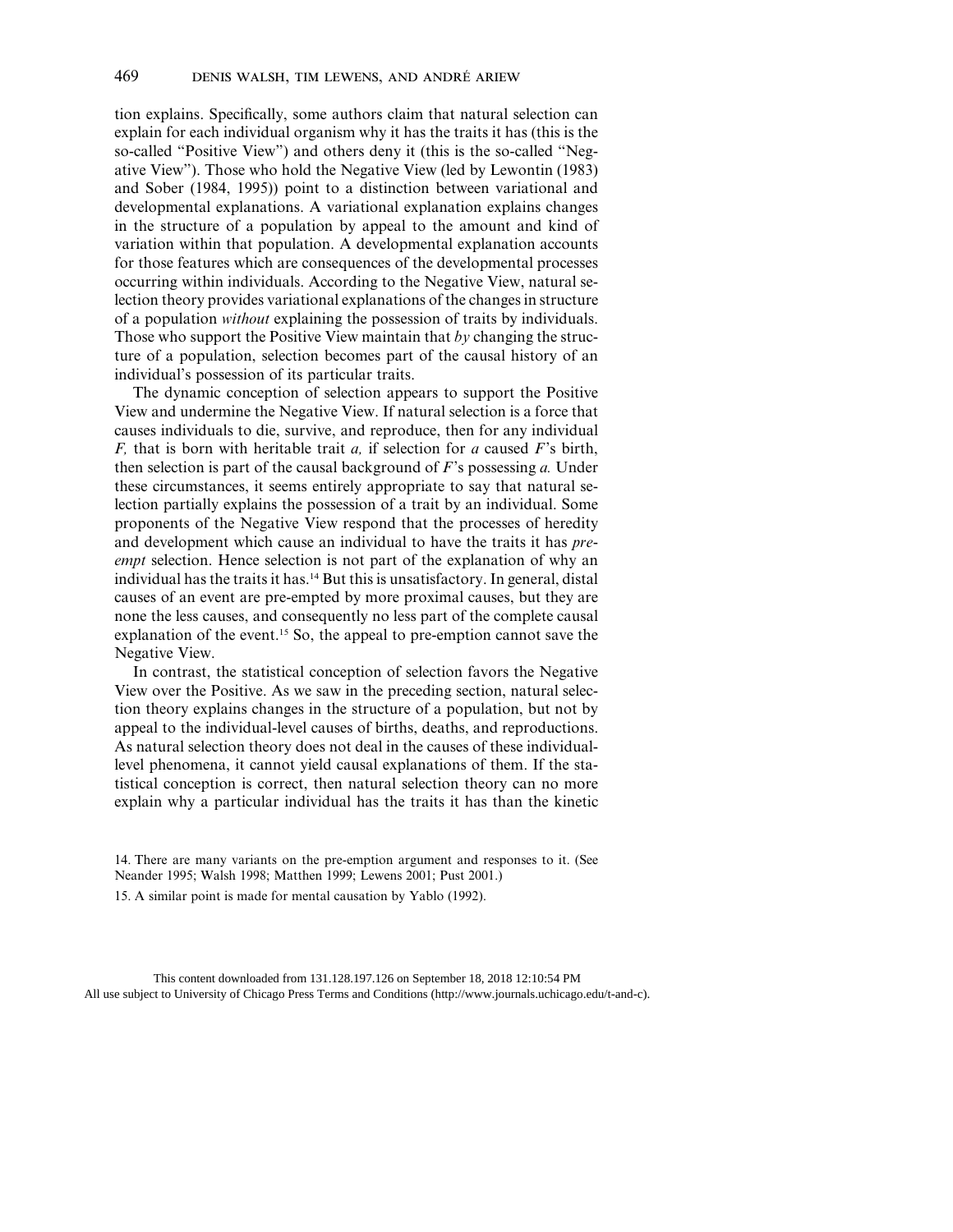theory of gases can explain why a particular molecule has the velocity it has. It seems to us, then, that the statistical versus the dynamical interpretation of selection is crucial to the resolution of this debate over what natural selection explains.

*5.2. The Units of Selection.* If the statistical interpretation of selection practically decides one issue in current philosophy of biology, it renders another more or less nugatory. The units of selection debate is construed as a question concerning the causes of changes in trait frequencies in a population. According to genic selectionists, natural selection operates at the level of the gene only. This claim is interpreted in either of two ways: (i) differences in gene fitnesses are adequate to explain all changes in the structure of a population that are attributable to selection (Dawkins 1976, 1982; Williams 1966), or (ii) the causes of those changes in trait frequencies in a population are to be found exclusively in the context-sensitive causal powers of genes (Sterelny and Kitcher 1988). Pluralists, those who maintain that genes, organisms, and groups are all genuine units of selection, argue against (i) that explaining changes in trait frequencies by calculating gene fitnesses may be a handy "bookkeeping device" but it fails to expose the real sub-population-level *causes* of evolutionary change. They argue against (ii) by claiming that the causes of evolutionary change can only be captured by citing the causal properties of all these levels of organization.

It is clear that some pluralists object to genic selectionism on dynamic grounds. Sober and Lewontin (1982) aver that to ascribe changes in the structure of a population to the force of impinging on the level of genes alone is a distortion. Genic selectionism is wrong in general because it fails to recognize the multiple levels at which the forces of selection act.16 The changes in gene frequencies explained by natural selection theory are very often merely the resultant of selection forces acting at different levels of organization. The bookkeeping device of calculating gene fitnesses misleads because it fails to identify the causally relevant properties that bring about population change. Of course this objection holds only if natural selection theory explains by appeal to forces and to the sub-populationlevel causes of population change.

From the perspective of the statistical interpretation, the units of selection debate appears deeply uninteresting. Natural selection explains changes in the structure of a population, but not by citing or identifying forces or sub-population-level causes. So the objection that pluralism iden-

<sup>16.</sup> Kenneth Waters (1991) argues effectively that Sober and Lewontin's objection to genic selectionism is predicated on what he calls realism concerning the force of selection.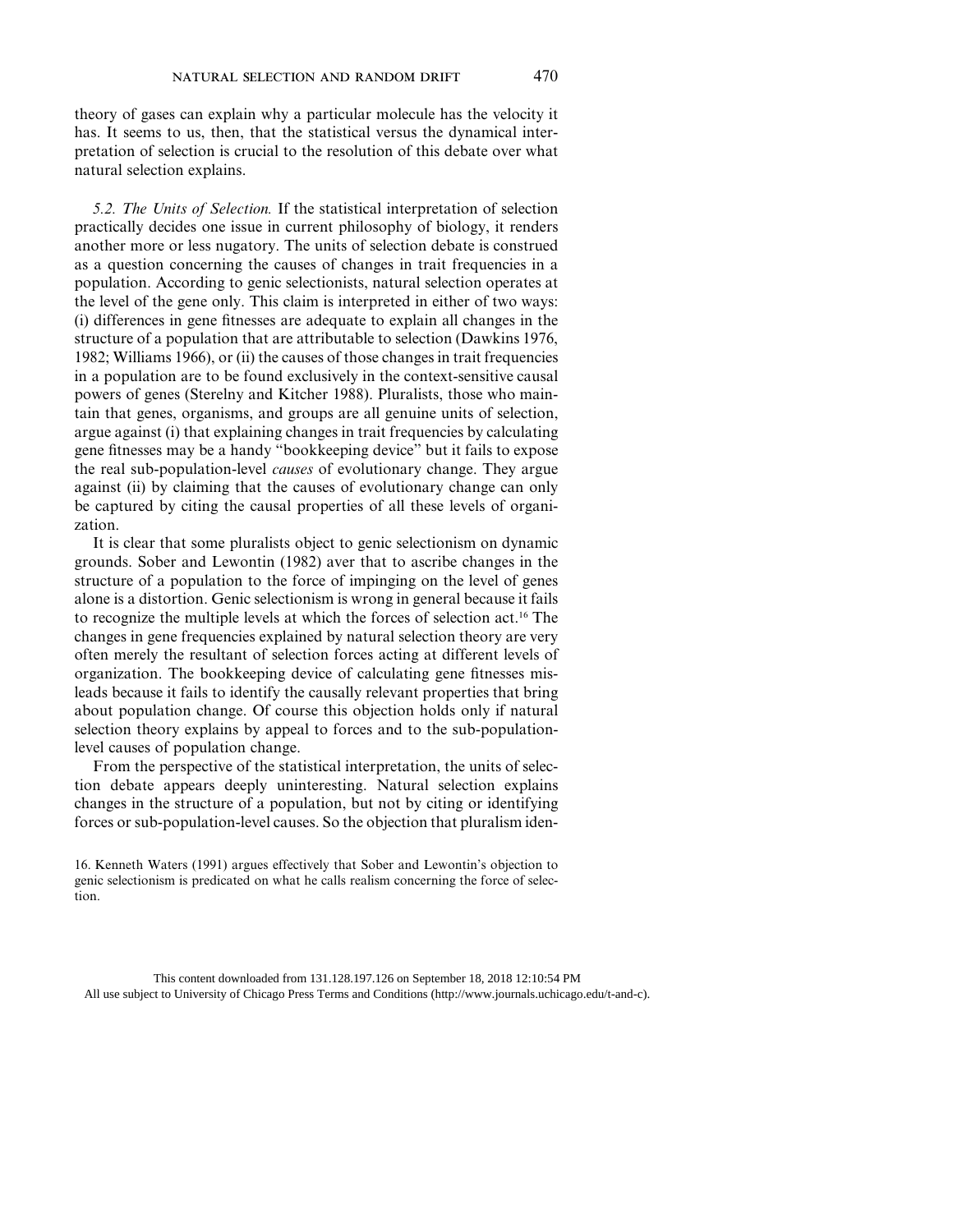tifies the relevant forces and that gene selectionism doesn't—or vice versa—completely misses the point. On the statistical interpretation, natural selection theory identifies classes (e.g., those sharing the same allele, or those sharing the same allelic combination), such that differences between their respective statistical properties (calculated as the mean and variance of individual fitnesses) adequately predict and explain changes in the structure of the population. This is merely bookkeeping and so long as the books are kept properly natural selection theory is able to do its work.

Of course, this consideration doesn't adjudicate in favor of gene selectionism or against it. Natural selection theory doesn't privilege one way of keeping the books over another. For instance, if you want to explain why, in the case of a heterotic trait at equilibrium, the frequencies of diploid genotypes (*aa, AA,* and *Aa*) change over the course of a generation, you calculate the fitnesses of trait classes picked out by those diploid traits. If at the same time you want to explain why the gene frequencies (*a* and *A*) don't change you simply calculate the trait fitnesses of classes demarcated by possession of  $a$  and  $A$ .<sup>17</sup> Similarly, if you want to explain why the altruist trait is increasing in frequency in the population as a whole despite declining within each group, it is best not to calculate the withingroup fitness of altruism, but to use the fitness of the altruistic trait across the population as a whole. On the other hand, if you want to explain the tendency of altruism to decrease in each group, you had better calculate the within-group fitnesses. On the assumption that these changes in relative trait frequencies are attributable to selection, the objective is simply to find the statistical properties of populations that show those changes to be likely. It is not to uncover the level of organization at which the force of selection operates. In short, the statistical conception of selection shows the units of selection debate to be simply the "units of bookkeeping" debate.

**6. Conclusion.** We have attempted to draw a distinction between the dynamical and statistical interpretations of evolutionary theory and to argue for the latter over the former. The widely held view that evolutionary theory is a theory of forces is mistaken. It is, instead, a statistical theory; it explains the changes in the statistical structure of a population by appeal to statistical phenomena—*trait* fitnesses and "sampling" error.

#### **REFERENCES**

Ariew, André (1998), "Are Probabilities Necessary for Evolutionary Explanations?", *[Biology](https://www.journals.uchicago.edu/action/showLinks?doi=10.1086%2F342454&crossref=10.1023%2FA%3A1006595706470&citationId=p_17) [and Philosophy](https://www.journals.uchicago.edu/action/showLinks?doi=10.1086%2F342454&crossref=10.1023%2FA%3A1006595706470&citationId=p_17)* 13: 245–253.

17. Sober and Lewontin (1982) use this very example to demonstrate that gene selectionism commits the so-called "bookkeeping fallacy."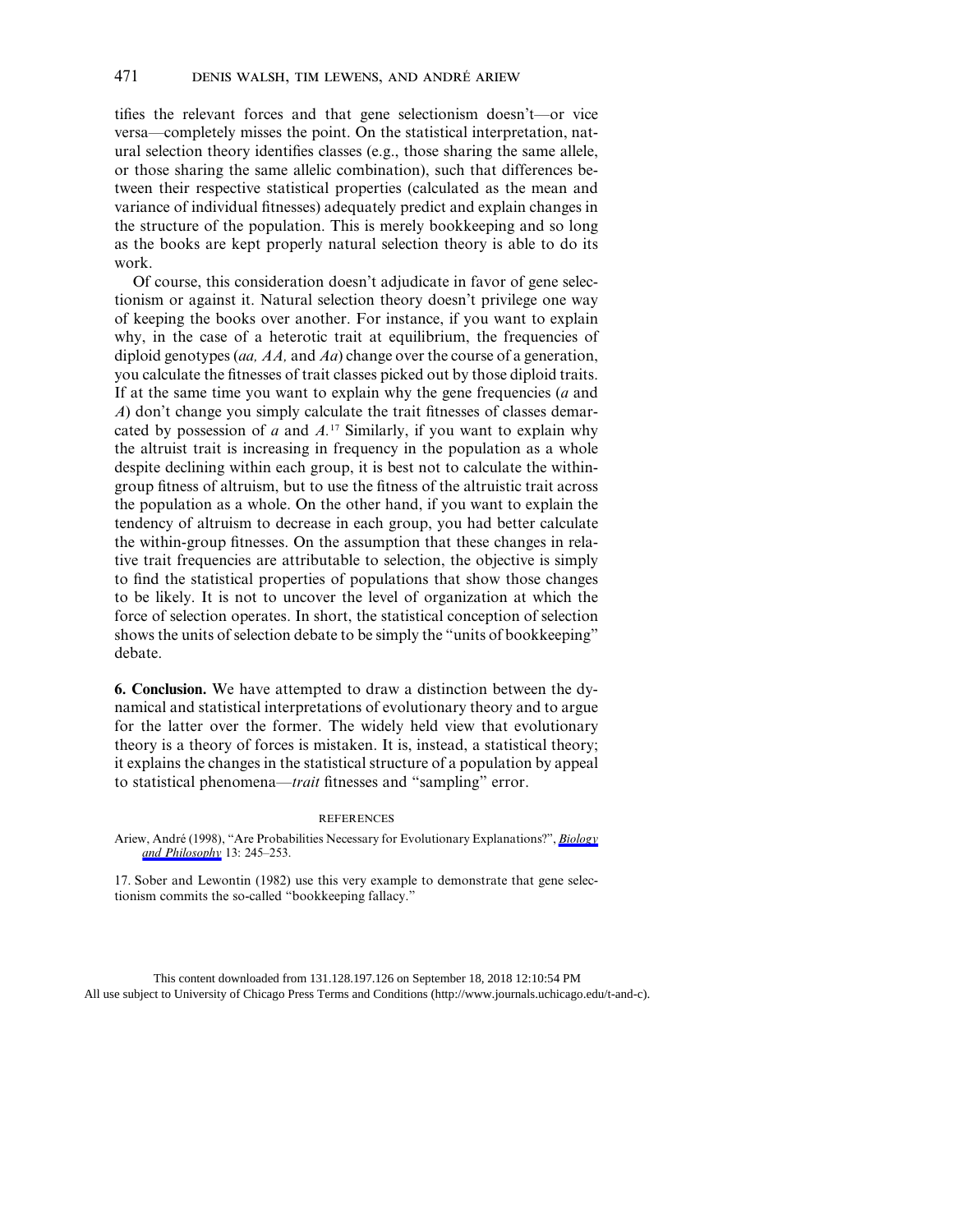- Beatty, John (1984), "Chance and Natural Selection", *[Philosophy of Science](https://www.journals.uchicago.edu/action/showLinks?doi=10.1086%2F342454&system=10.1086%2F289177&citationId=p_19)* 51: 183–211. ———(1992), "Random Drift", in E. F. Keller and E. Lloyd (eds.), *Keywords in Evolutionary Biology.* Cambridge, Mass.: Harvard University Press, 273–281.
- Brandon, Robert (1990), *Adaptation and Environment.* Cambridge, Mass.: MIT Press.
- Cain, Arthur J. (1951), "So-called Non-adaptive or Neutral Characters in Evolution", *[Nature](https://www.journals.uchicago.edu/action/showLinks?doi=10.1086%2F342454&crossref=10.1038%2F168424a0&citationId=p_22)* 168: 424.
- Crow, James and Mooto Kimura (1970), *An Introduction to Population Genetics Theory.* Minneapolis: Burgess Press.
- Dawkins, Richard. (1976), *The Selfish Gene.* Oxford: Oxford University Press.

———(1982), *The Extended Phenotype.* Oxford: Oxford University Press.

- Dobzhansky, Theodosius, Francisco Ayala, and G. Ledyard Stebbins (1977), *Evolution.* San Francisco: Freeman.
- Endler, John A. (1986), "*Natural Selection in the Wild*", *Princeton Ecological Monographs.* Princeton: Princeton University Press.
- Gigerenzer, Gerd et al. (1989), *The Empire of Chance: How Probability Changed Science and Life.* Cambridge: Cambridge University Press.
- Lewens, Tim (2001), "Sex and Selection: A Reply to Matthen", *[British Journal for the Phi](https://www.journals.uchicago.edu/action/showLinks?doi=10.1086%2F342454&crossref=10.1093%2Fbjps%2F52.3.589&citationId=p_29)[losophy of Science](https://www.journals.uchicago.edu/action/showLinks?doi=10.1086%2F342454&crossref=10.1093%2Fbjps%2F52.3.589&citationId=p_29).* 52: 589–598.

 $\overline{-2001}$ , *Organisms and Artefacts: Design in Nature and Elsewhere.* PhD. Dissertation. Cambridge: University of Cambridge.

Lewontin, Richard C. (1970), "The Units of Selection", *[Annual Review of Ecology and Sys](https://www.journals.uchicago.edu/action/showLinks?doi=10.1086%2F342454&crossref=10.1146%2Fannurev.es.01.110170.000245&citationId=p_31)[tematics](https://www.journals.uchicago.edu/action/showLinks?doi=10.1086%2F342454&crossref=10.1146%2Fannurev.es.01.110170.000245&citationId=p_31)* 1: 1–14.

———(1983), "Darwin's Revolution", *New York Review of Books* 30: 21–27.

- ———(1974), "*The Genetic Basis of Evolutionary Change*", New York: Columbia University Press.
- Matthen, Mohan (1999), "Evolution, Wisconsin Style: Selection and the Explanation of Individual Traits", *[British Journal for the Philosophy of Science](https://www.journals.uchicago.edu/action/showLinks?doi=10.1086%2F342454&crossref=10.1093%2Fbjps%2F50.1.143&citationId=p_34)* 50: 143–150.
- Matthen, Mohan and Andre´ Ariew (2002), "Two Ways of Thinking about Fitness", *[Journal](https://www.journals.uchicago.edu/action/showLinks?doi=10.1086%2F342454&crossref=10.2307%2F3655552&citationId=p_35) [of Philosophy](https://www.journals.uchicago.edu/action/showLinks?doi=10.1086%2F342454&crossref=10.2307%2F3655552&citationId=p_35)* 49(2): 55–83.

Maynard Smith, John (1986), *Evolutionary Genetics.* Oxford: Oxford University Press.

- Mills, Susan and John Beatty (1979), "The Propensity Interpretation of Fitness", *[Philosophy](https://www.journals.uchicago.edu/action/showLinks?doi=10.1086%2F342454&system=10.1086%2F288865&citationId=p_37) [of Science](https://www.journals.uchicago.edu/action/showLinks?doi=10.1086%2F342454&system=10.1086%2F288865&citationId=p_37)* 46: 263–286.
- Millstein, Roberta (1996), "Random Drift and the Omniscient Viewpoint", *[Philosophy of](https://www.journals.uchicago.edu/action/showLinks?doi=10.1086%2F342454&system=10.1086%2F289931&citationId=p_38) Science* [63 \(suppl.\): S10-S18](https://www.journals.uchicago.edu/action/showLinks?doi=10.1086%2F342454&system=10.1086%2F289931&citationId=p_38).
- Neander, Karen (1995), "Explaining Complex Adaptations: A Reply to Sober's Reply to Neander", *[British Journal for the Philosophy of Science](https://www.journals.uchicago.edu/action/showLinks?doi=10.1086%2F342454&crossref=10.1093%2Fbjps%2F46.4.583&citationId=p_39)* 46: 583–587.
- Pust, Joel (2001), "Natural Selection Explanation and Origin Essentialism", *Canadian Journal of Philosophy* 31: 201–220.
- Rosenberg, Alexander (1994), *Instrumental Biology or the Disunity of Science.* Chicago: University of Chicago Press.

———(2001), "Discussion Note: Indeterminism, Probability, and Randomness in Evolutionary Theory", *[Journal of Philosophy:](https://www.journals.uchicago.edu/action/showLinks?doi=10.1086%2F342454&system-d=10.1086%2F392941&citationId=p_42)* 68: 536–544.

Sklar, Lawrence (1999), "The Reduction(?) of Thermodynamics to Statistical Mechanics", *[Philosophical Studies](https://www.journals.uchicago.edu/action/showLinks?doi=10.1086%2F342454&crossref=10.1023%2FA%3A1004527910768&citationId=p_43)* 95: 187–202.

Sober, Elliott (1984), *The Nature of Selection.* Cambridge, Mass.: MIT Press.

———(1993), *Philosophy of Biology.* Boulder, Colo.: Westview Press.

- (1995), "Natural Selection and Distributive Explanation: A Reply to Neander", *[Brit](https://www.journals.uchicago.edu/action/showLinks?doi=10.1086%2F342454&crossref=10.1093%2Fbjps%2F46.3.384&citationId=p_46)[ish Journal for the Philosophy of Science](https://www.journals.uchicago.edu/action/showLinks?doi=10.1086%2F342454&crossref=10.1093%2Fbjps%2F46.3.384&citationId=p_46)* 46: 384–397.
- ———(2001), "The Two Faces of Fitness", in R. Singh, Diane Paul, Costas Crimbas, and John Beatty (eds.), *Thinking about Evolution: Historical, Philosophical and Political Perspectives.* Cambridge: Cambridge University Press, 309–321.
- Sober, Elliott and Richard C. Lewontin (1982), "Artifact, Cause and Genic Selection", *[Phi](https://www.journals.uchicago.edu/action/showLinks?doi=10.1086%2F342454&system=10.1086%2F289047&citationId=p_48)[losophy of Science](https://www.journals.uchicago.edu/action/showLinks?doi=10.1086%2F342454&system=10.1086%2F289047&citationId=p_48)* 49: 157–180.
- Sober, Elliott and David Sloan Wilson (1994), "A Critical Review of Philosophical Work on the Units of Selection Problem", *[Philosophy of Science](https://www.journals.uchicago.edu/action/showLinks?doi=10.1086%2F342454&system=10.1086%2F289821&citationId=p_49)* 61: 534–555.
- Sterelny, Kim and Philip Kitcher (1988), "The Return of the Gene", *[Journal of Philosophy](https://www.journals.uchicago.edu/action/showLinks?doi=10.1086%2F342454&crossref=10.2307%2F2026953&citationId=p_50)* 85: 339–360.